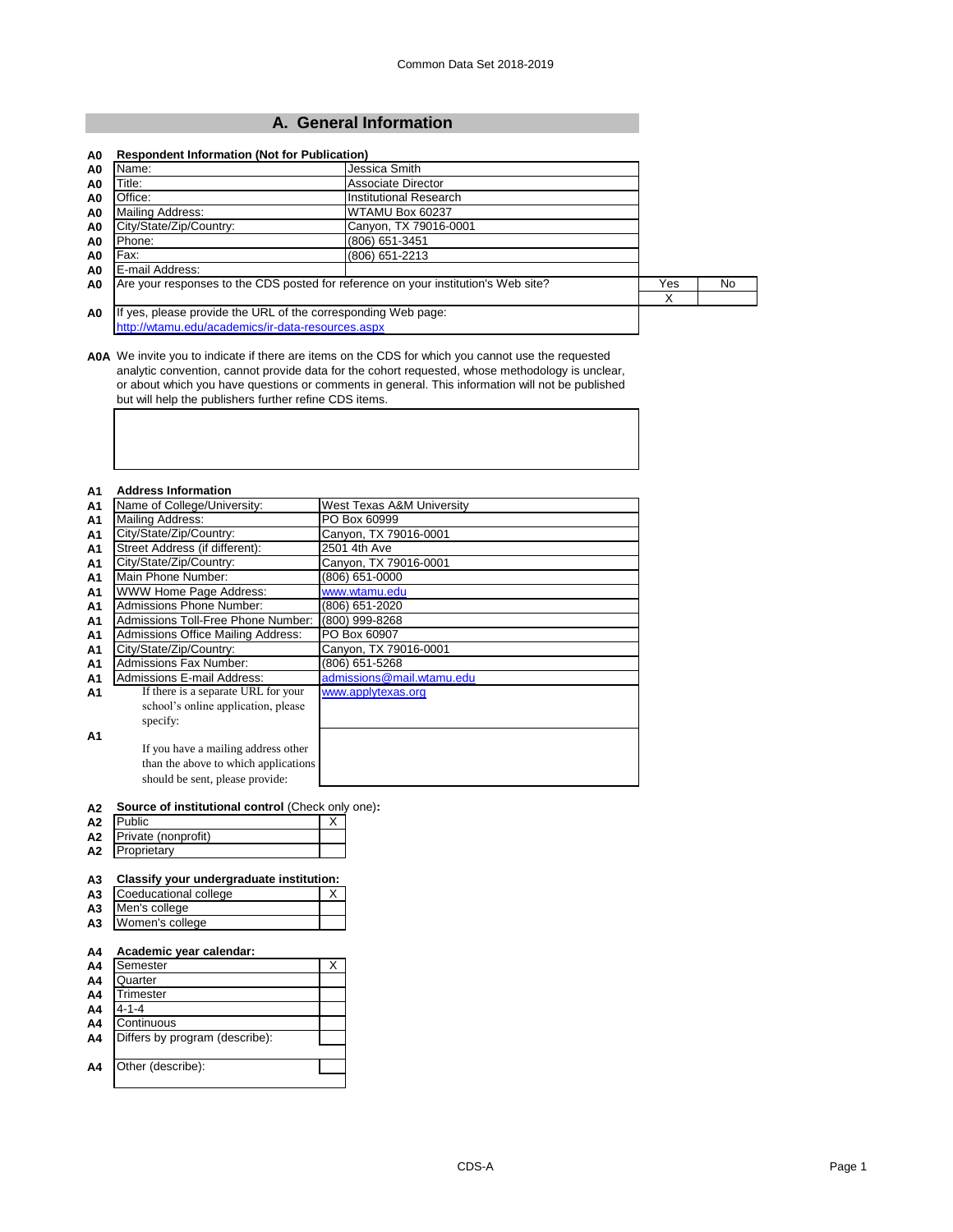# **A5 Degrees offered by your institution:**

| Certificate                |   |
|----------------------------|---|
| Diploma                    |   |
| Associate                  |   |
| Transfer Associate         |   |
| <b>Terminal Associate</b>  |   |
| Bachelor's                 | X |
| Postbachelor's certificate |   |
| Master's                   | X |
| Post-master's certificate  |   |
| Doctoral degree            |   |
| research/scholarship       |   |
| Doctoral degree -          |   |
| professional practice      |   |
| Doctoral degree -- other   |   |
|                            |   |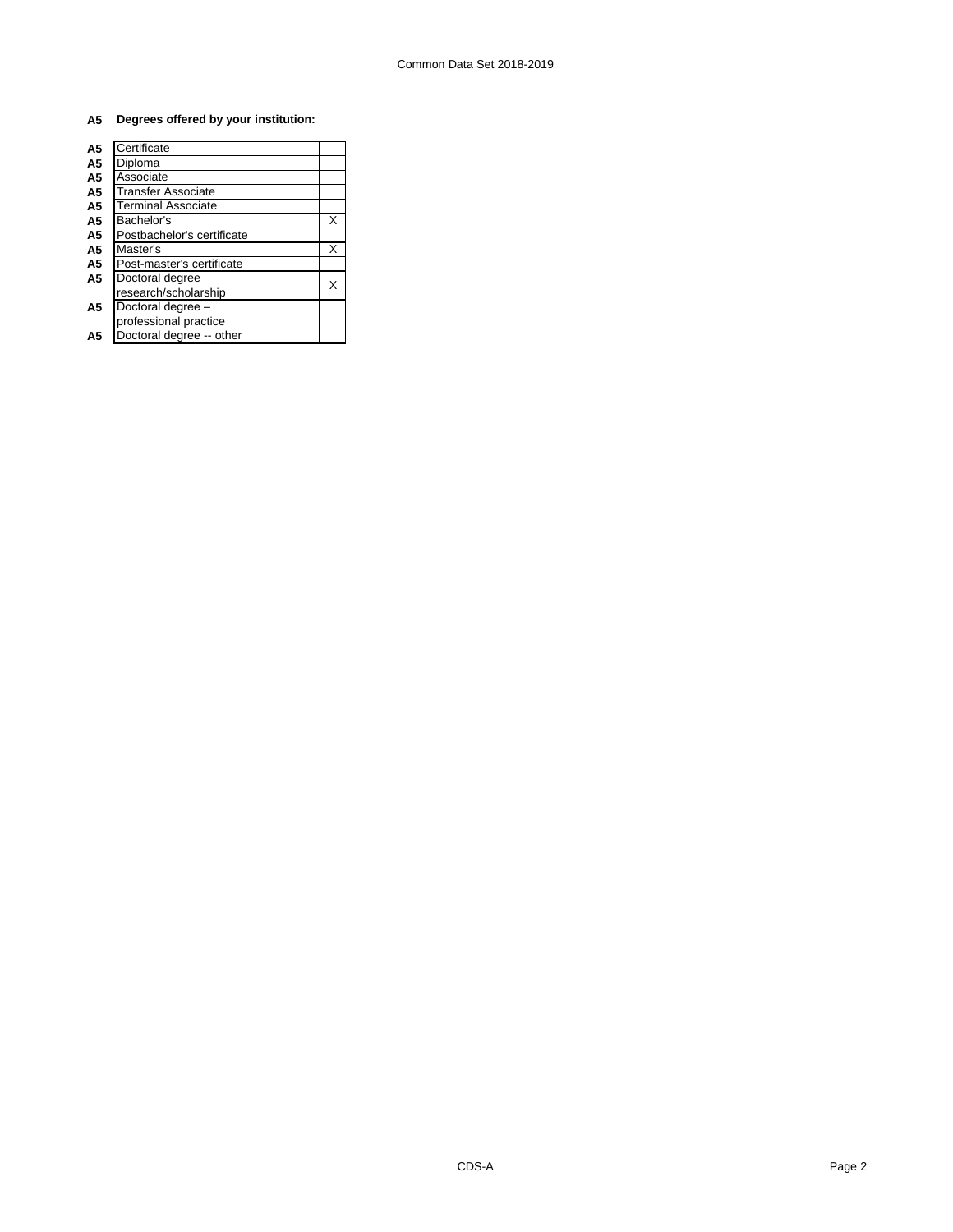# **B. ENROLLMENT AND PERSISTENCE**

**B1 Institutional Enrollment - Men and Women Provide numbers of students for each of the following categories as of the institution's official fall reporting date or as of October 15, 2018. Note: Report students formerly designated as "first professional" in the graduate cells.**

| <b>B1</b> |                                   |       | <b>FULL-TIME</b> | <b>PART-TIME</b> |        |
|-----------|-----------------------------------|-------|------------------|------------------|--------|
| <b>B1</b> |                                   | Men   | Women            | Men              | Women  |
| <b>B1</b> | <b>Undergraduates</b>             |       |                  |                  |        |
| <b>B1</b> | Degree-seeking, first-time        |       |                  |                  |        |
|           | freshmen                          | 519   | 651              | 9                | 26     |
| <b>B1</b> | Other first-year, degree-seeking  | 102   | 110              | 21               | 31     |
| <b>B1</b> | All other degree-seeking          | 1,718 | 2,384            | 734              | 1,063  |
| <b>B1</b> | Total degree-seeking              | 2,339 | 3,145            | 764              | 1,120  |
| <b>B1</b> | All other undergraduates enrolled |       |                  |                  |        |
|           | in credit courses                 | 0     | $\Omega$         | 3                | 5      |
| <b>B1</b> | Total undergraduates              | 2,339 | 3,145            | 767              | 1,125  |
| <b>B1</b> | Graduate                          |       |                  |                  |        |
| <b>B1</b> | Degree-seeking, first-time        | 90    | 139              | 228              | 310    |
| <b>B1</b> | All other degree-seeking          | 152   | 240              | 654              | 773    |
| <b>B1</b> | All other graduates enrolled in   |       |                  |                  |        |
|           | credit courses                    | 4     | 4                | 14               | 45     |
| <b>B1</b> | Total graduate                    | 246   | 383              | 896              | 1128   |
| <b>B1</b> | Total all undergraduates          |       |                  |                  | 7,376  |
| <b>B1</b> | Total all graduate                |       |                  |                  | 2,653  |
| <b>B1</b> | <b>GRAND TOTAL ALL STUDENTS</b>   |       |                  |                  | 10,029 |

**B2 Enrollment by Racial/Ethnic Category. Provide numbers of undergraduate students for each of the following categories as of the institution's official fall reporting date or as of October 15, 2018. Include international students only in the category "Nonresident aliens." Complete the "Total Undergraduates" column only if you cannot provide data for the first two columns. Report as your institution reports to IPEDS: persons who are Hispanic should be reported only on the Hispanic line, not under any race, and persons who are non-Hispanic multi-racial should be reported only under "Two or more races."** 

| <b>B2</b> |                                                 | Degree-Seeking<br>First-Time<br>First Year | Degree-Seeking<br>Undergraduates<br>(include first-time<br>first-year) | Total<br>Undergraduates<br>(both degree- and<br>non-degree-<br>seeking) |
|-----------|-------------------------------------------------|--------------------------------------------|------------------------------------------------------------------------|-------------------------------------------------------------------------|
| <b>B2</b> | Nonresident aliens                              | 20                                         | 126                                                                    | 126                                                                     |
| <b>B2</b> | Hispanic/Latino                                 | 344                                        | 2,209                                                                  | 2,212                                                                   |
| <b>B2</b> | Black or African American, non-Hispanic         | 62                                         | 358                                                                    | 358                                                                     |
| <b>B2</b> | White, non-Hispanic                             | 694                                        | 4,173                                                                  | 4,176                                                                   |
| <b>B2</b> | American Indian or Alaska Native, non-Hispanic  | 5                                          | 42                                                                     | 42                                                                      |
| <b>B2</b> | Asian, non-Hispanic                             | 10                                         | 126                                                                    | 126                                                                     |
| <b>B2</b> | Native Hawaiian or other Pacific Islander, non- |                                            |                                                                        |                                                                         |
|           | Hispanic                                        | 0                                          | 4                                                                      | 4                                                                       |
| <b>B2</b> | Two or more races, non-Hispanic                 | 47                                         | 212                                                                    | 212                                                                     |
| <b>B2</b> | Race and/or ethnicity unknown                   | 23                                         | 118                                                                    | 120                                                                     |
| <b>B2</b> | TOTAL                                           | 1,205                                      | 7,368                                                                  | 7,376                                                                   |

## **Persistence**

#### **B3 Number of degrees awarded from July 1, 2017 to June 30, 2018**

| Certificate/diploma             |                          |
|---------------------------------|--------------------------|
| Associate degrees               |                          |
| Bachelor's degrees              | 1607                     |
| Postbachelor's certificates     |                          |
| Master's degrees                | 765                      |
| Post-Master's certificates      |                          |
| Doctoral degrees -              |                          |
| research/scholarship            | 2                        |
| Doctoral degrees - professional |                          |
| practice                        |                          |
|                                 |                          |
|                                 | Doctoral degrees - other |

# **Graduation Rates**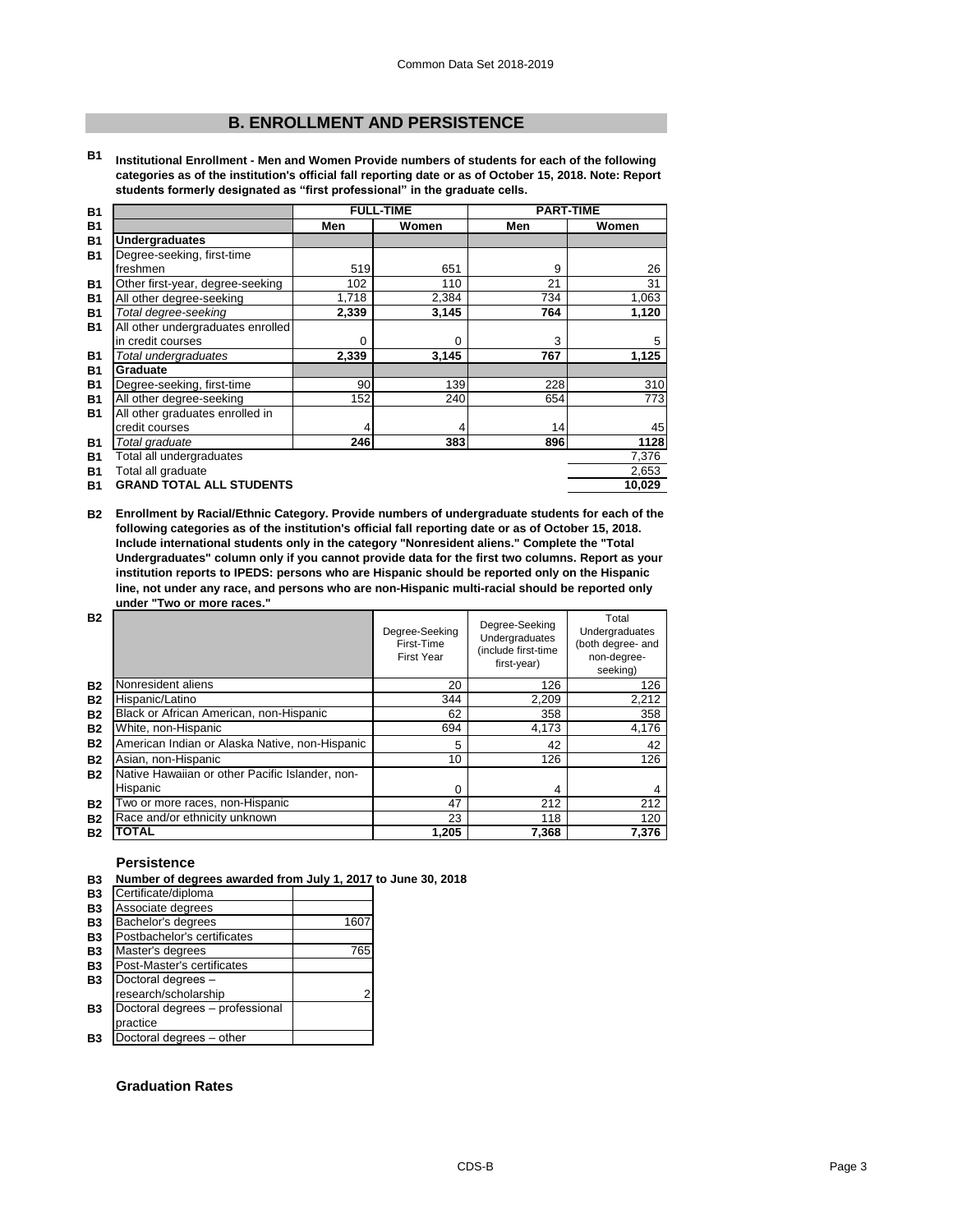The items in this section correspond to data elements collected by the IPEDS Web-based Data Collection System's Graduation Rate Survey (GRS). For complete instructions and definitions of data elements, see the IPEDS GRS Forms and Instructions for the 2017-18 Survey

## **For Bachelor's or Equivalent Institutions**

In the following section for bachelor's or equivalent programs, please disaggregate the Fall 2011 and Fall 2012 cohorts (formerly CDS B4-B11) into four groups:

• Students who received a Federal Pell Grant\*

• Recipients of a subsidized Stafford Loan who did not receive a Pell Grant

• Students who did not receive either a Pell Grant or a subsidized Stafford Loan

• Total (all students, regardless of Pell Grant or subsidized loan status)

\*Students who received both a Federal Pell Grant and a subsidized Stafford Loan should be reported in the "Recipients of a Federal Pell Grant" column.

For each graduation rate grid below, the numbers in the first three columns for Questions A-G should sum to the cohort total in the fourth column (formerly CDS B4-B11).

## *Fall 2012 Cohort*

|                                |                                                                                                                                                                                                                                                                             | <b>Recipients of</b><br>a Federal<br><b>Pell Grant</b> | Recipients of a<br><b>Subsidized</b><br><b>Stafford Loan</b><br>who did not<br>receive a Pell<br>Grant | Students who<br>did not receive<br>either a Pell<br>Grant or a<br>subsidized<br><b>Stafford Loan</b> | Total (sum of 3<br>columes to the<br>left) |
|--------------------------------|-----------------------------------------------------------------------------------------------------------------------------------------------------------------------------------------------------------------------------------------------------------------------------|--------------------------------------------------------|--------------------------------------------------------------------------------------------------------|------------------------------------------------------------------------------------------------------|--------------------------------------------|
| For<br>mer<br>ly<br>Β4         | A- Initital 2012 cohort of first-time, full-<br>time bachelor's (or equivalent) degree<br>seeking undergraduate-students                                                                                                                                                    | 495                                                    | 170                                                                                                    | 534                                                                                                  | 1199                                       |
| For<br>mer<br>ly.<br><b>B5</b> | B- Of the initial 2012 cohort, how many did not<br>persist and did not graduate for the following<br>reasons: deceased, permanently disabled,<br>armed forces, foreign aid service of the federal<br>government, or official church missions; total<br>allowable exclusions | 0                                                      | 0                                                                                                      | 0                                                                                                    | 0                                          |
| For<br>mer<br>ly<br><b>B6</b>  | C- Final 2012 cohort, after adjusting for<br>allowable exclusions                                                                                                                                                                                                           | 495                                                    | 170                                                                                                    | 534                                                                                                  | 1199                                       |
| For<br>mer<br>ly<br><b>B7</b>  | D - Of the initial 2012 cohort, how many<br>completed the program in four years or<br>less (by Aug. 31, 2016)                                                                                                                                                               | 103                                                    | 34                                                                                                     | 193                                                                                                  | 330                                        |
| For<br>mer<br>ly<br><b>B8</b>  | E - Of the initial 2012 cohort, how many<br>completed the program in more than four<br>years but in five years or less (after Aug.<br>31, 2016 and by Aug. 31, 2017)                                                                                                        | 64                                                     | 23                                                                                                     | 69                                                                                                   | 156                                        |
| For<br>mer<br>ly<br><b>B9</b>  | F - Of the initial 2012 cohort, how many<br>completed the program in more than five<br>years but in six years or less (after Aug.<br>31, 2017 and by Aug. 31, 2018)                                                                                                         | 15                                                     | 6                                                                                                      | 17                                                                                                   | 38                                         |
| For<br>mer<br>ly<br><b>B10</b> | G - Total graduating within six years (sum<br>of lines D, E, and F)                                                                                                                                                                                                         | 182                                                    | 63                                                                                                     | 279                                                                                                  | 524                                        |
| For<br>mer<br>ly<br>B11        | H - Six-year graduation rate for 2012<br>cohort (G divided by C)                                                                                                                                                                                                            | 0.367676768                                            | 0.370588235                                                                                            | 0.52247191                                                                                           | 0.437030859                                |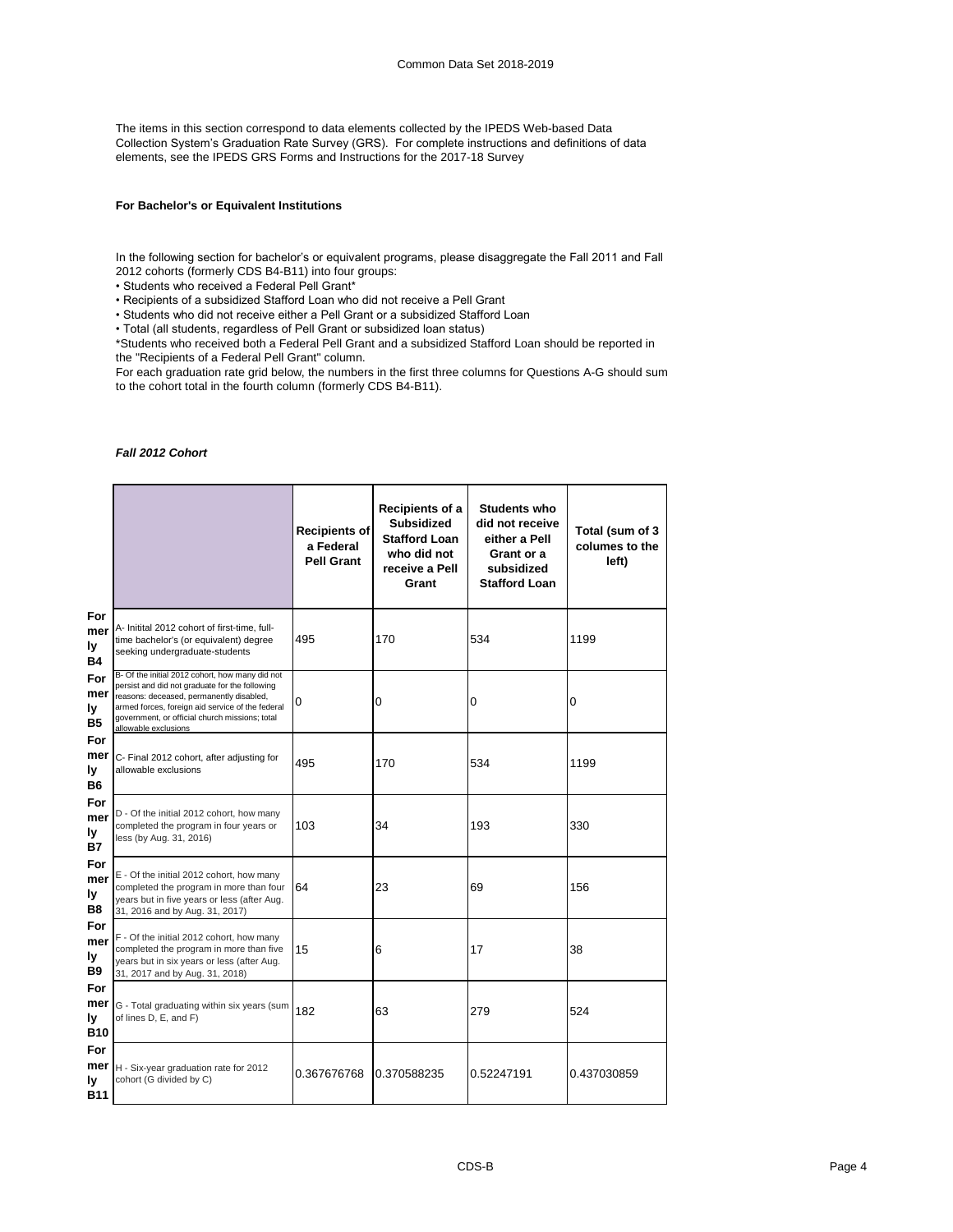# *Fall 2011 Cohort*

|                                    |                                                                                                                                                                                                                                                                             | <b>Recipients of</b><br>a Federal<br><b>Pell Grant</b> | Recipients of a<br><b>Subsidized</b><br><b>Stafford Loan</b><br>who did not<br>receive a Pell<br>Grant | <b>Students who</b><br>did not receive<br>either a Pell<br>Grant or a<br>subsidized<br><b>Stafford Loan</b> | Total (sum of 3<br>columes to the<br>left) |
|------------------------------------|-----------------------------------------------------------------------------------------------------------------------------------------------------------------------------------------------------------------------------------------------------------------------------|--------------------------------------------------------|--------------------------------------------------------------------------------------------------------|-------------------------------------------------------------------------------------------------------------|--------------------------------------------|
| For<br>mer<br>ly<br>Β4             | A- Initital 2011 cohort of first-time, full-<br>time bachelor's (or equivalent) degree<br>seeking undergraduate-students                                                                                                                                                    | 523                                                    | 163                                                                                                    | 517                                                                                                         | 1203                                       |
| For<br>mer<br>ly<br><b>B5</b>      | B- Of the initial 2011 cohort, how many did not<br>persist and did not graduate for the following<br>reasons: deceased, permanently disabled,<br>armed forces, foreign aid service of the federal<br>government, or official church missions; total<br>allowable exclusions | 0                                                      | 0                                                                                                      | 0                                                                                                           | 0                                          |
| For<br>mer<br>ly<br><b>B6</b>      | C- Final 2011 cohort, after adjusting for<br>allowable exclusions                                                                                                                                                                                                           | 523                                                    | 163                                                                                                    | 517                                                                                                         | 1203                                       |
| For<br>mer<br>ly<br><b>B7</b>      | D - Of the initial 2011 cohort, how many<br>completed the program in four years or<br>less (by Aug. 31, 2015)                                                                                                                                                               | 93                                                     | 39                                                                                                     | 171                                                                                                         | 303                                        |
| For<br>mer<br>ly<br>B <sub>8</sub> | E - Of the initial 2011 cohort, how many<br>completed the program in more than four<br>years but in five years or less (after Aug.<br>31, 2015 and by Aug. 31, 2016)                                                                                                        | 58                                                     | 23                                                                                                     | 58                                                                                                          | 139                                        |
| For<br>mer<br>ly<br>B9             | F - Of the initial 2011 cohort, how many<br>completed the program in more than five<br>years but in six years or less (after Aug.<br>31, 2016 and by Aug. 31, 2017)                                                                                                         | 20                                                     | 7                                                                                                      | 30                                                                                                          | 57                                         |
| For<br>mer<br>ly<br><b>B10</b>     | G - Total graduating within six years (sum<br>of lines D, E, and F)                                                                                                                                                                                                         | 171                                                    | 69                                                                                                     | 259                                                                                                         | 499                                        |
| For<br>mer<br>ly<br><b>B11</b>     | H - Six-year graduation rate for 2011<br>cohort (G divided by C)                                                                                                                                                                                                            | 0.326959847                                            | 0.423312883                                                                                            | 0.500967118                                                                                                 | 0.414796342                                |

# **Retention Rates**

**B22** Report for the cohort of all full-time, first-time bachelor's (or equivalent) degree-seeking undergraduate For the cohort of all full-time bachelor's (or equivalent) degree-seeking undergraduate | 67.10% students who entered in Fall 2017 (or the preceding summer term). The initial cohort may be adjusted for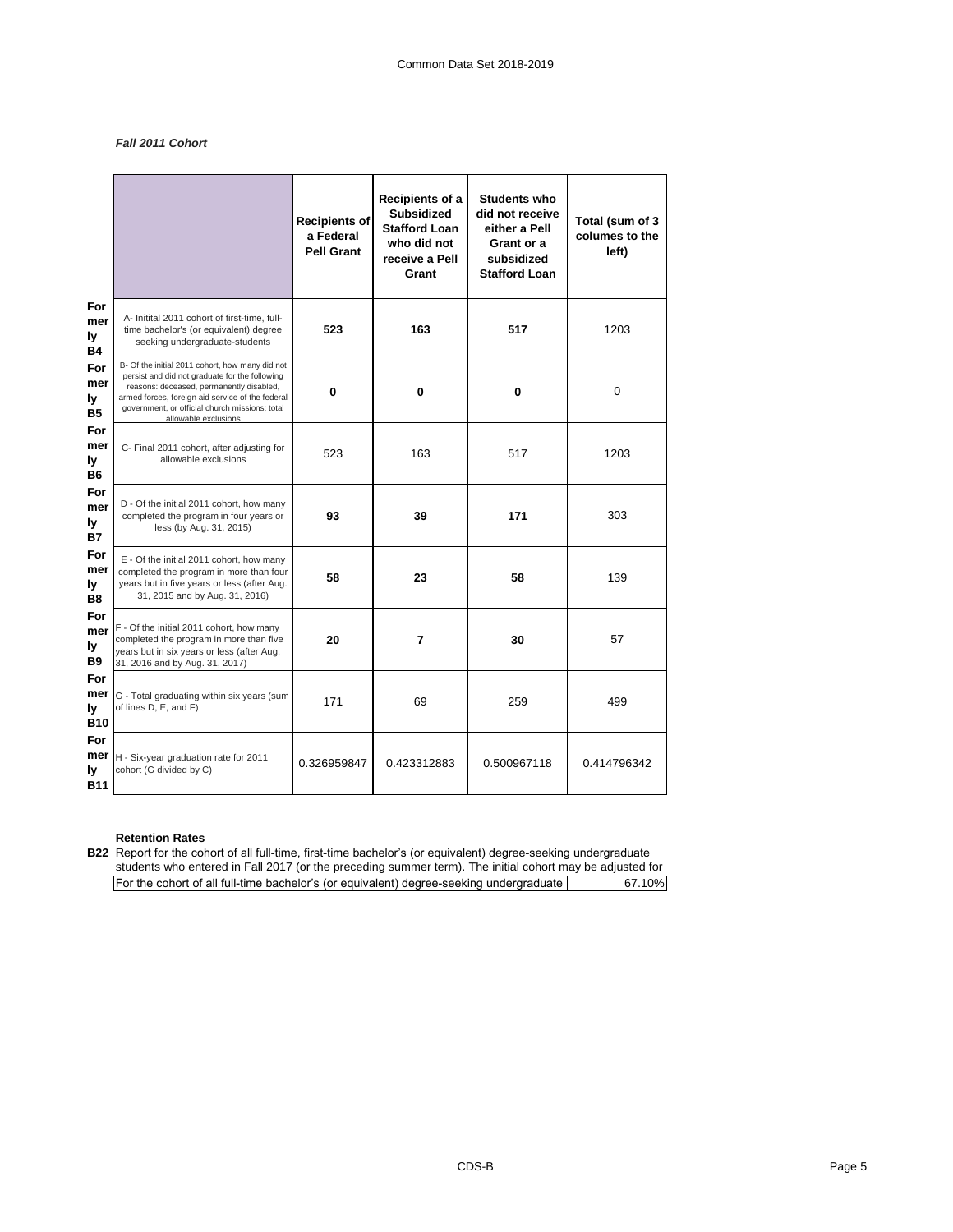# **C. FIRST-TIME, FIRST-YEAR (FRESHMAN) ADMISSION**

# **Applications**

**C1 First-time, first-year, (freshmen) students: Provide the number of degree-seeking, first-time, firstyear students who applied, were admitted, and enrolled (full- or part-time) in Fall 2018. Include early decision, early action, and students who began studies during summer in this cohort. Applicants should include only those students who fulfilled the requirements for consideration for admission (i.e., who completed actionable applications) and who have been notified of one of the following actions: admission, nonadmission, placement on waiting list, or application withdrawn (by applicant or institution). Admitted applicants should include wait-listed students who were subsequently offered admission.**

| C <sub>1</sub> | Total first-time, first-year (freshman) men who applied               | 2345 |
|----------------|-----------------------------------------------------------------------|------|
| C <sub>1</sub> | Total first-time, first-year (freshman) women who applied             | 3082 |
|                |                                                                       |      |
| C <sub>1</sub> | Total first-time, first-year (freshman) men who were admitted         | 1488 |
| C <sub>1</sub> | Total first-time, first-year (freshman) women who were admitted       | 2033 |
|                |                                                                       |      |
| C <sub>1</sub> | Total full-time, first-time, first-year (freshman) men who enrolled   | 519  |
| C <sub>1</sub> | Total part-time, first-time, first-year (freshman) men who enrolled   | 9    |
|                |                                                                       |      |
| C <sub>1</sub> | Total full-time, first-time, first-year (freshman) women who enrolled | 651  |
| C <sub>1</sub> | Total part-time, first-time, first-year (freshman) women who enrolled | 26   |

#### **C2 Freshman wait-listed students (students who met admission requirements but whose final admission was contingent on space availability)**

|                |                                                                     | Yes | No |
|----------------|---------------------------------------------------------------------|-----|----|
| C2             | Do you have a policy of placing students on a waiting list?         |     | х  |
| C <sub>2</sub> | If yes, please answer the questions below for Fall 2018 admissions: |     |    |
| C <sub>2</sub> | Number of qualified applicants offered a place on waiting list      |     |    |
| C <sub>2</sub> | Number accepting a place on the waiting list                        |     |    |
| C <sub>2</sub> | Number of wait-listed students admitted                             |     |    |
|                |                                                                     | Yes | No |
| C <sub>2</sub> | Is your waiting list ranked?                                        |     |    |
| C <sub>2</sub> | yes, do you release that information to students?                   |     |    |
| C <sub>2</sub> | Do you release that information to school counselors?               |     |    |
|                |                                                                     |     |    |

## **Admission Requirements**

#### **C3 High school completion requirement**

| C <sub>3</sub> | High school diploma is required and GED is        |  |
|----------------|---------------------------------------------------|--|
|                | accepted                                          |  |
| C <sub>3</sub> | High school diploma is required and GED is not    |  |
|                | accepted                                          |  |
| C <sub>3</sub> | High school diploma or equivalent is not required |  |
|                |                                                   |  |

#### **C4 Does your institution require or recommend a general college-preparatory program for degreeseeking students?**

| C <sub>4</sub> | Require                                 |  |
|----------------|-----------------------------------------|--|
|                | C4 Recommend                            |  |
|                | <b>C4</b> Neither require nor recommend |  |

**C5 Distribution of high school units required and/or recommended.** Specify the distribution of academic high school course units required and/or recommended of all or most degree-seeking students using Carnegie units (one unit equals one year of study or its equivalent). If you use a different system for calculating units, please convert.

| C <sub>5</sub> |                              | <b>Units</b> | <b>Units</b> |
|----------------|------------------------------|--------------|--------------|
|                |                              | Required     | Recommended  |
| C5             | Total academic units         | 26           |              |
| C <sub>5</sub> | English                      | 4            |              |
| C5             | <b>Mathematics</b>           | 4            |              |
| C5             | Science                      | 4            |              |
| C5             | Of these, units that must be |              |              |
|                | lab                          |              |              |
| C <sub>5</sub> | Foreign language             | 2            |              |
| C5             | Social studies               | 3.5          |              |
| C <sub>5</sub> | History                      |              |              |
| C <sub>5</sub> | Academic electives           | 6            |              |
| C <sub>5</sub> | <b>Computer Science</b>      |              |              |
| C <sub>5</sub> | Visual/Performing Arts       |              |              |
| C <sub>5</sub> | Other (Phys Ed and Speech)   | 1.5          |              |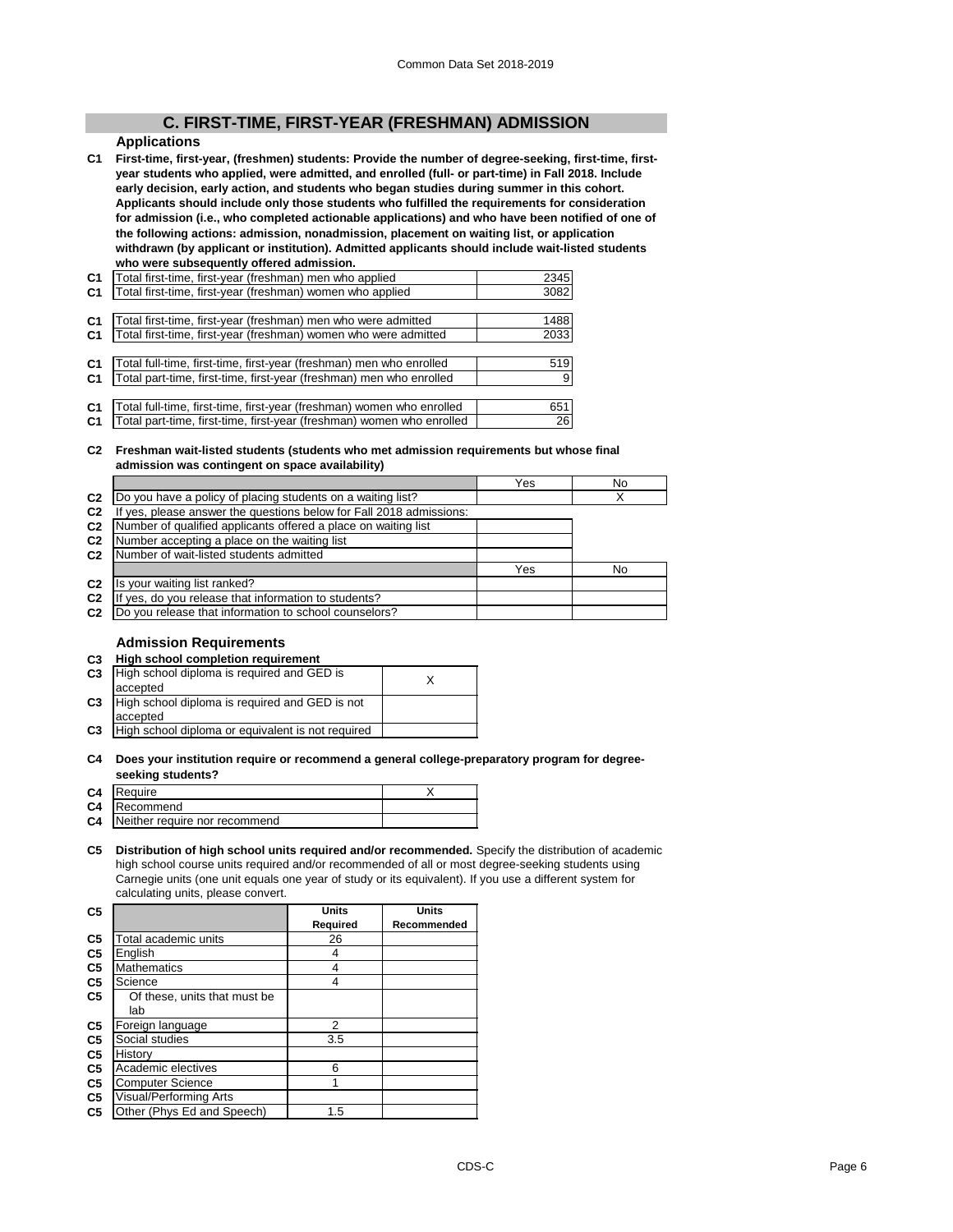## **Basis for Selection**

**C6** Do you have an open admission policy, under which virtually all secondary school graduates or students with GED equivalency diplomas are admitted without regard to academic record, test scores, or other qualifications? If so, check which applies:

**C6 C6 C6 C6** Open admission policy as described above for most students, but-- Open admission policy as described above for all students selective admission for out-of-state students selective admission to some programs

**C6** other (explain):

## **C7 Relative importance of each of the following academic and nonacademic factors in first-time, firstyear, degree-seeking (freshman) admission decisions.**

| C7 |                                   | Very Important | Important | <b>Considered</b> | <b>Not Considered</b> |
|----|-----------------------------------|----------------|-----------|-------------------|-----------------------|
| C7 | Academic                          |                |           |                   |                       |
| C7 | Rigor of secondary school         |                | X         |                   |                       |
|    | record                            |                |           |                   |                       |
| C7 | Class rank                        | X              |           |                   |                       |
| C7 | Academic GPA                      | X              |           |                   |                       |
| C7 | Standardized test scores          | X              |           |                   |                       |
| C7 | <b>Application Essay</b>          |                |           |                   | X                     |
| C7 | Recommendation(s)                 |                |           |                   | X                     |
| C7 | Nonacademic                       |                |           |                   |                       |
| C7 | Interview                         |                |           |                   | X                     |
| C7 | <b>Extracurricular activities</b> |                |           |                   | X                     |
| C7 | Talent/ability                    |                |           |                   | X                     |
| C7 | Character/personal qualities      |                |           |                   | X                     |
| C7 | First generation                  |                |           |                   | X                     |
| C7 | Alumni/ae relation                |                |           |                   | X                     |
| C7 | Geographical residence            |                |           |                   | X                     |
| C7 | State residency                   |                |           |                   | X                     |
| C7 | Religious                         |                |           |                   | X                     |
|    | affiliation/commitment            |                |           |                   |                       |
| C7 | Racial/ethnic status              |                |           |                   | X                     |
| C7 | Volunteer work                    |                |           |                   | X                     |
| C7 | Work experience                   |                |           |                   | X                     |
| C7 | Level of applicant's interest     |                |           |                   | X                     |

# **SAT and ACT Policies**

# **C8 Entrance exams**

|                                                                            | Yes | No |
|----------------------------------------------------------------------------|-----|----|
| <b>C8A Does your institution make use of SAT, ACT, or SAT Subject Test</b> |     |    |
| scores in admission decisions for first-time, first-year, degree-          |     |    |
| seeking applicants?                                                        |     |    |

**C8A** If yes, place check marks in the appropriate boxes below to reflect your institution's policies for use in admission for Fall 2020.

| C8A |                                         |         | <b>ADMISSION</b> |                         |                    |             |  |
|-----|-----------------------------------------|---------|------------------|-------------------------|--------------------|-------------|--|
| C8A |                                         | Require | Recommend        | <b>Require for Some</b> | <b>Consider if</b> | <b>Not</b>  |  |
|     |                                         |         |                  |                         | <b>Submitted</b>   | <b>Used</b> |  |
|     | C8A SAT or ACT                          |         |                  |                         |                    |             |  |
|     | <b>C8A ACT only</b>                     |         |                  |                         |                    |             |  |
|     | C8A SAT only                            |         |                  |                         |                    |             |  |
|     | <b>C8A</b> SAT and SAT Subject Tests or |         |                  |                         |                    |             |  |
|     | <b>ACT</b>                              |         |                  |                         |                    |             |  |
|     | <b>C8A SAT Subject Tests only</b>       |         |                  |                         |                    |             |  |

**C8B** If your institution will make use of the ACT in admission decisions for first-time, first-year, degree-seeking applicants for Fall 2020, please indicate which ONE of the following applies: (regardless of whether the writing score will be used in the admissions process):

**C8B** ACT with writing required

**C8B** ACT with writing recommended

**C8B** ACT with or without writing accepted **ACT ACT ACT ACT ACT ACT ACT ACT ACT ACT ACT ACT ACT ACT ACT ACT ACT ACT ACT ACT ACT ACT ACT ACT ACT ACT ACT ACT ACT ACT** 

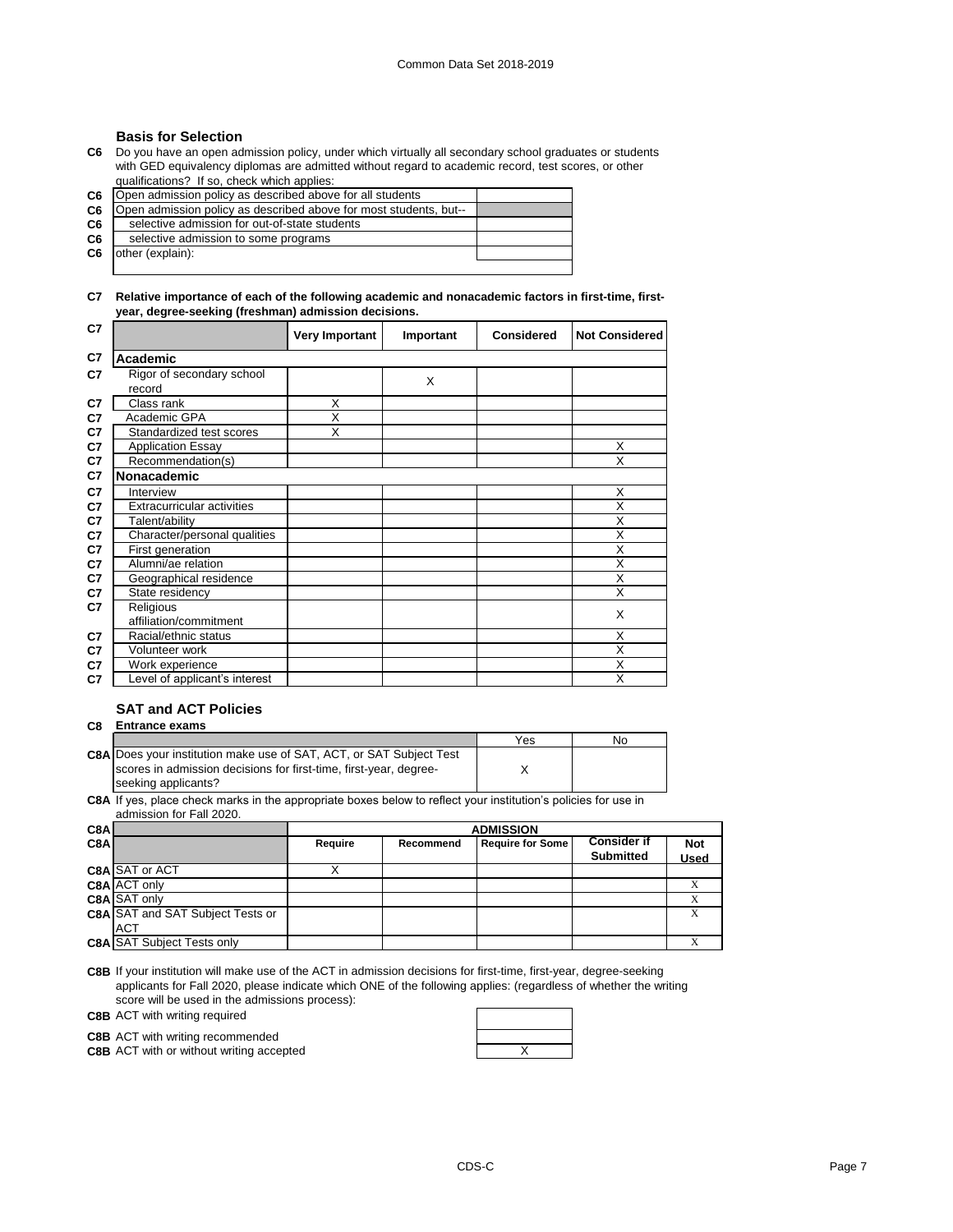| C8B If your institution will make use of the SAT in admission decisions for first-time, first-year, degree-seeking   |
|----------------------------------------------------------------------------------------------------------------------|
| for Fall 2020 please indicate which ONE of the following applies (regardless of whether the Essay score will be used |
| in the admissions process:                                                                                           |

| <b>C8B</b> SAT with Essay component required |
|----------------------------------------------|

**C8B** SAT with Essay component recommended

**C8B** SAT with or without Essay component accepted **EXA CONG TO A SET A CONGREGAT TO A SET A** X

**C8C** Please indicate how your institution will use the SAT or ACT writing component; check all that apply:

| C8C |                                              | <b>SAT</b> essay | <b>ACT</b> essay |
|-----|----------------------------------------------|------------------|------------------|
|     | <b>C8C</b> For admission                     |                  |                  |
|     | <b>C8C</b> For placement                     |                  |                  |
|     | C8C For advising                             |                  |                  |
|     | <b>C8C</b> In place of an application essay  |                  |                  |
| C8C |                                              |                  |                  |
|     | As a validity check on the application essay |                  |                  |
|     | C8C No college policy as of now              |                  |                  |
|     | <b>C8C</b> Not using essay component         |                  |                  |

**C8D In addition**, does your institution use applicants' test scores for academic advising?

| C8D | es                   | ۸I٢ |
|-----|----------------------|-----|
|     | $\ddot{\phantom{0}}$ |     |

| <b>C8E</b> Latest date by which SAT or ACT scores must be received for fall- | 8/15 |
|------------------------------------------------------------------------------|------|
| C8E Latest date by which SAT Subject Test scores must be received for        | 8/15 |
| Ifall-term admission                                                         |      |

**C8F C8F** If necessary, use this space to clarify your test policies (e.g., if tests are recommended for some

**C8G** Please indicate which tests your institution uses for placement (e.g., state tests):

| C8G SAT |                                                          |  |
|---------|----------------------------------------------------------|--|
| C8G ACT |                                                          |  |
|         | <b>C8G</b> SAT Subject Tests                             |  |
| C8G AP  |                                                          |  |
|         | C8G CLEP                                                 |  |
|         | <b>C8G</b> Institutional Exam                            |  |
|         | C8G State Exam (specify): Accuplacer, THEA, Compass, TSI |  |

#### **Freshman Profile**

Provide information for ALL enrolled, degree-seeking, full-time and part-time, first-time, first-year (freshman) students enrolled in Fall 2018, including students who began studies during summer, international students/nonresident aliens, and students admitted under special arrangements.

**C9 Percent and number of first-time, first-year (freshman) students enrolled in Fall 2018 who submitted national standardized (SAT/ACT) test scores. Include information for ALL enrolled, degree-seeking, first-time, first-year (freshman) students who submitted test scores. Do not include partial test scores (e.g., mathematics scores but not critical reading for a category of students) or combine other standardized test results (such as TOEFL) in this item.** *Do* **not convert SAT scores to ACT scores and vice versa.** *Do* **convert Old SAT scores to New SAT scores using the College Board's concordance tools and tables (sat.org/concordance).**

| C <sub>9</sub> | Percent submitting SAT scores | 50% Number submitting SAT scores | 5841 |
|----------------|-------------------------------|----------------------------------|------|
| C <sub>9</sub> | Percent submitting ACT scores | 66% Number submitting ACT scores | 776I |

| C <sub>9</sub> |                                   | 25th Percentile | 75th Percentile |
|----------------|-----------------------------------|-----------------|-----------------|
| C <sub>9</sub> | <b>SAT Evidence-Based Reading</b> |                 |                 |
|                | and Writing                       | 490             | 590             |
| C <sub>9</sub> | <b>SAT Math</b>                   | 480             | 580             |
| C <sub>9</sub> | <b>ACT Composite</b>              | 19              | 24              |
| C <sub>9</sub> | <b>ACT Math</b>                   |                 | 24              |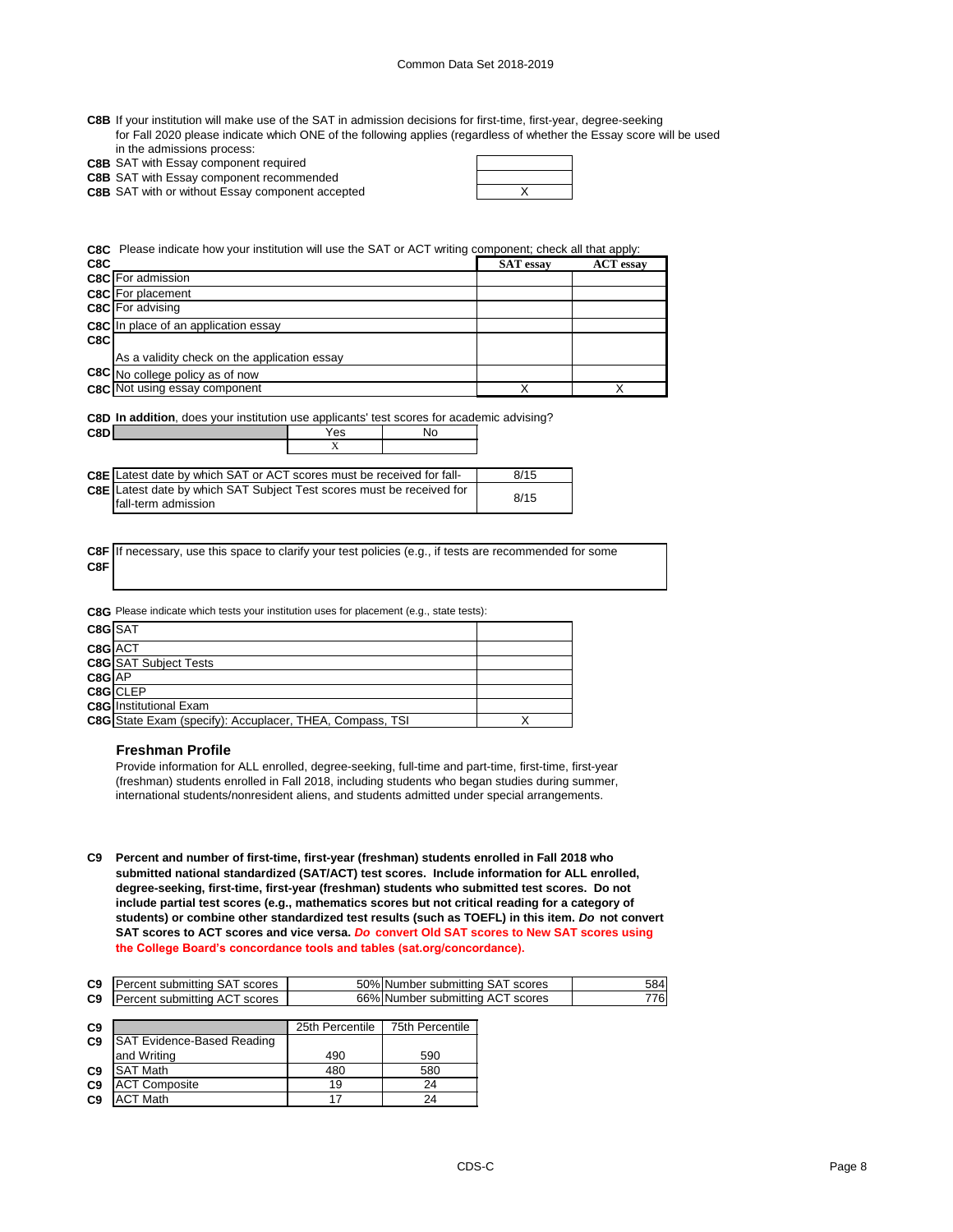| C <sub>9</sub> | <b>ACT English</b> | c | . |
|----------------|--------------------|---|---|
| C <sub>9</sub> | <b>ACT Writing</b> |   |   |

#### **C9** Percent of first-time, first-year (freshman) students with scores in each range:

| C9             |                         | <b>SAT Evidence-</b> |                    |                 |
|----------------|-------------------------|----------------------|--------------------|-----------------|
|                |                         | <b>Based Reading</b> |                    |                 |
|                |                         | and Writing          | <b>SAT Math</b>    |                 |
| C <sub>9</sub> | 700-800                 | 2.05%                | 1.88%              |                 |
| C <sub>9</sub> | 600-699                 | 20.89%               | 16.10%             |                 |
| C <sub>9</sub> | 500-599                 | 47.95%               | 50.34%             |                 |
| C <sub>9</sub> | 400-499                 | 27.57%               | 28.42%             |                 |
| C <sub>9</sub> | 300-399                 | 1.54%                | 3.08%              |                 |
| C9             | 200-299                 | $0.00\%$             | 0.18%              |                 |
|                | Totals should = $100\%$ | 100.00%              | 100.00%            |                 |
| C <sub>9</sub> |                         | <b>ACT Composite</b> | <b>ACT English</b> | <b>ACT Math</b> |
| C <sub>9</sub> | 30-36                   | 2.71%                | 3.87%              | 1.93%           |
| C <sub>9</sub> | 24-29                   | 22.55%               | 15.72%             | 24.10%          |
| C <sub>9</sub> | 18-23                   | 59.28%               | 48.71%             | 47.42%          |
| C <sub>9</sub> | $12 - 17$               | 15.21%               | 29.38%             | 26.55%          |
| C <sub>9</sub> | $6 - 11$                | 0.25%                | 2.32%              | 0.00%           |
| C <sub>9</sub> | Below <sub>6</sub>      | $0.00\%$             | $0.00\%$           | 0.00%           |
|                | Totals should = $100\%$ | 100.00%              | 100.00%            | 100.00%         |

**C10** Percent of all degree-seeking, first-time, first-year (freshman) students who had high school class rank within each of the following ranges (report information for those students from whom you collected high school rank information).

| C10 Percent in top tenth of high school graduating class                                         | 17% |                           |
|--------------------------------------------------------------------------------------------------|-----|---------------------------|
| C <sub>10</sub> Percent in top quarter of high school graduating class                           | 44% |                           |
| C <sub>10</sub> Percent in top half of high school graduating class                              |     | 78% Top half $+$          |
| C10 Percent in bottom half of high school graduating class                                       |     | $22\%$ bottom half = 100% |
| C10 Percent in bottom quarter of high school graduating class                                    | 4%  |                           |
| <b>C10</b> Percent of total first-time, first-year (freshmen) students who submitted high school |     |                           |
| class rank:                                                                                      |     | 92%                       |

**C11** Percentage of all enrolled, degree-seeking, first-time, first-year (freshman) students who had high school grade-point averages within each of the following ranges (using 4.0 scale). Report information only for those students from whom you collected high school GPA.

| C11 Percent who had GPA of 3.75 and higher    | 38.75%  |
|-----------------------------------------------|---------|
| C11 Percent who had GPA between 3.50 and 3.74 | 23.11%  |
| C11 Percent who had GPA between 3.25 and 3.49 | 16.75%  |
| C11 Percent who had GPA between 3.00 and 3.24 | 10.74%  |
| C11 Percent who had GPA between 2.50 and 2.99 | 8.08%   |
| C11 Percent who had GPA between 2.0 and 2.49  | 2.49%   |
| C11 Percent who had GPA between 1.0 and 1.99  | 0.08%   |
| C11 Percent who had GPA below 1.0             | 0.00%   |
| Totals should = $100\%$                       | 100.00% |
|                                               |         |

| C12 Average high school GPA of all degree-seeking, first-time, first-year |        |
|---------------------------------------------------------------------------|--------|
| (freshman) students who submitted GPA:                                    | 3.54   |
| C12 Percent of total first-time, first-year (freshman) students who       |        |
| submitted high school GPA:                                                | 99.50% |

## **Admission Policies**

|  | Annlication Fee ہ |  |
|--|-------------------|--|

|                 | C13 Application Fee                                         |         |    |
|-----------------|-------------------------------------------------------------|---------|----|
| C <sub>13</sub> |                                                             | Yes     | N٥ |
|                 | C13 Does your institution have an<br>application fee?       |         |    |
|                 | C13 Amount of application fee:                              | \$55.00 |    |
| C <sub>13</sub> |                                                             | Yes     | N٥ |
|                 | C13 Can it be waived for applicants<br>with financial need? |         |    |

 $\mathbf{I}$ 

**C13** If you have an application fee and an on-line application option,

**C13** Same fee:

| C <sub>13</sub> Free: |  |
|-----------------------|--|
| C13 Reduced:          |  |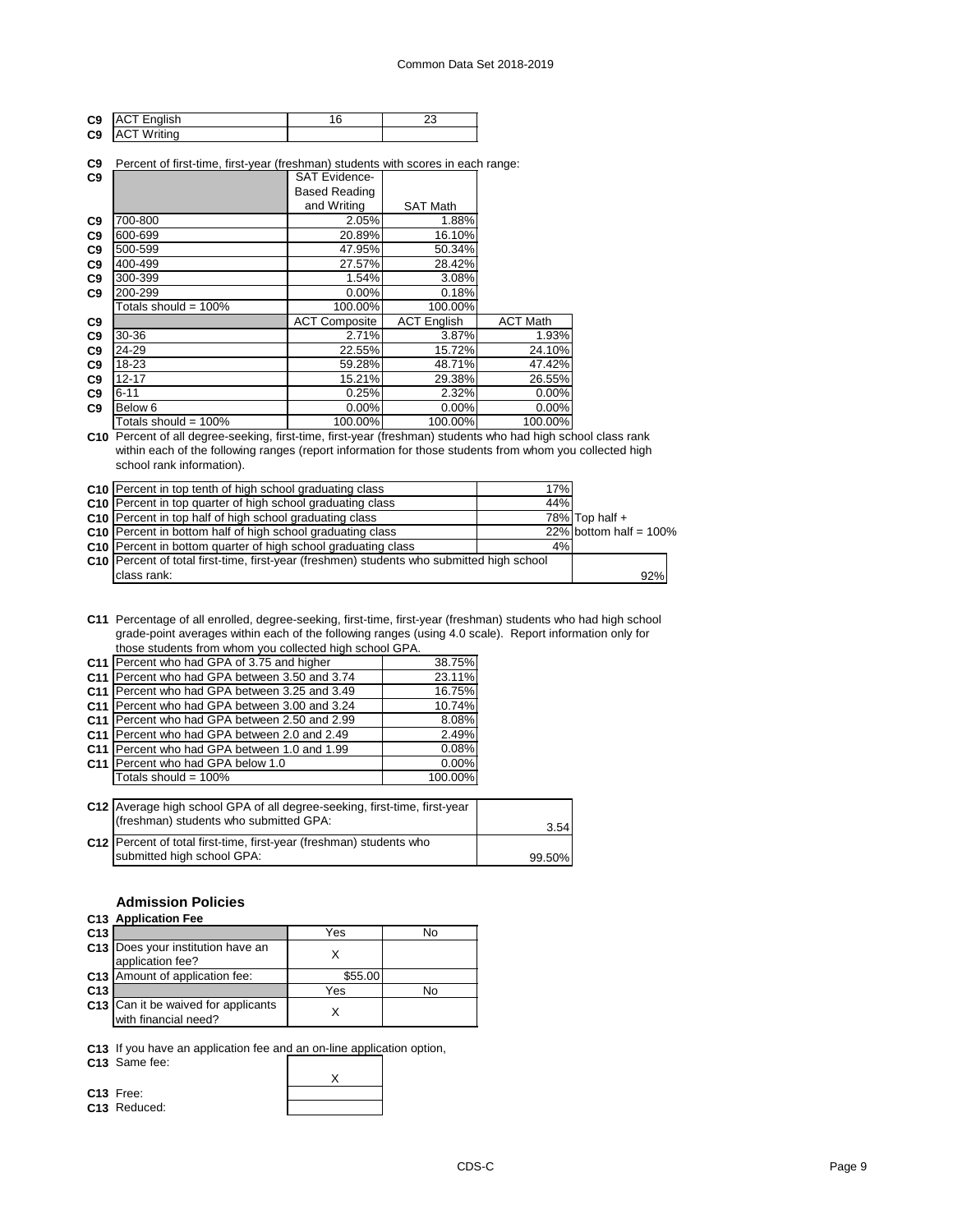| C <sub>13</sub> |                                                                                     | Yes   | No |     |     |
|-----------------|-------------------------------------------------------------------------------------|-------|----|-----|-----|
|                 | C13 Can on-line application fee be<br>waived for applicants with<br>financial need? | X     |    |     |     |
|                 | C14 Application closing date                                                        |       |    |     |     |
| C <sub>14</sub> |                                                                                     | Yes   | No |     |     |
|                 | <b>C14</b> Does your institution have an                                            |       |    |     |     |
|                 | application closing date?                                                           | X     |    |     |     |
|                 | <b>C14</b> Application closing date (fall):                                         | 8/1   |    |     |     |
|                 | C14 Priority date:                                                                  | 8/1   |    |     |     |
|                 |                                                                                     |       |    |     |     |
| C <sub>15</sub> |                                                                                     |       |    | Yes | No. |
|                 | C15 Are first-time, first-year students accepted for terms other than               |       |    | х   |     |
|                 | C16 Notification to applicants of admission decision sent (fill in one only)        |       |    |     |     |
|                 | C <sub>16</sub> On a rolling basis beginning                                        |       |    |     |     |
|                 | (data):                                                                             | 1-Sep |    |     |     |
|                 | $Q_{AB}$ $D_{U}$ $(det_{D})$                                                        |       |    |     |     |

| $C16$ By (date): |  |
|------------------|--|
| C16 Other:       |  |
|                  |  |

## **C17 Reply policy for admitted applicants** *(fill in one only)*

|                 | C17 Must reply by (date):                        |   |        |
|-----------------|--------------------------------------------------|---|--------|
|                 | C <sub>17</sub> No set date:                     | x |        |
|                 | C17 Must reply by May 1 or within                |   |        |
|                 | weeks if notified                                |   |        |
|                 | thereafter                                       |   |        |
| C <sub>17</sub> | Other:                                           |   |        |
|                 |                                                  |   |        |
|                 | <b>C17</b> Deadline for housing deposit (MM/DD): |   | 6/1    |
| C <sub>17</sub> | Amount of housing deposit:                       |   | 150.00 |
| C <sub>17</sub> | Refundable if student does not enroll?           |   |        |
| C <sub>17</sub> | Yes, in full                                     | x |        |
| C <sub>17</sub> | Yes, in part                                     | Χ |        |
| C <sub>17</sub> | No                                               |   |        |
|                 |                                                  |   |        |

# **C18 Deferred admission**

| C <sub>18</sub> |                                                                                            |          | Yes | No |
|-----------------|--------------------------------------------------------------------------------------------|----------|-----|----|
|                 | <b>C18</b> Does your institution allow students to postpone enrollment after<br>admission? |          |     |    |
|                 | <b>C18</b> If yes, maximum period of postponement:                                         | semester |     |    |

# **C19 Early admission of high school students**

| C <sub>19</sub> |                                                                                                                                                           | Yes | No |
|-----------------|-----------------------------------------------------------------------------------------------------------------------------------------------------------|-----|----|
|                 | <b>C19</b> Does your institution allow high school students to enroll as full-time.<br>first-time, first-year (freshman) students one year or more before |     |    |
|                 | high school graduation?                                                                                                                                   |     |    |

Question removed from CDS.

**C20 Common Application** (Initiated during 2006-2007 cycle)

## **Early Decision and Early Action Plans**

|                 | C <sub>21</sub> Early Decision                                                                                                                                                                                                                                                                                                                   |     |    |
|-----------------|--------------------------------------------------------------------------------------------------------------------------------------------------------------------------------------------------------------------------------------------------------------------------------------------------------------------------------------------------|-----|----|
| C <sub>21</sub> |                                                                                                                                                                                                                                                                                                                                                  | Yes | No |
|                 | C21 Does your institution offer an early decision plan (an admission plan<br>that permits students to apply and be notified of an admission<br>decision well in advance of the regular notification date and that<br>asks students to commit to attending if accepted) for first-time, first-<br>year (freshman) applicants for fall enrollment? |     | X  |
|                 | C21 If "yes," please complete the following:                                                                                                                                                                                                                                                                                                     |     |    |
|                 | C21 First or only early decision plan closing date                                                                                                                                                                                                                                                                                               |     |    |
|                 | C <sub>21</sub> First or only early decision plan notification date                                                                                                                                                                                                                                                                              |     |    |
|                 | C <sub>21</sub> Other early decision plan closing date                                                                                                                                                                                                                                                                                           |     |    |
|                 | C21 Other early decision plan notification date                                                                                                                                                                                                                                                                                                  |     |    |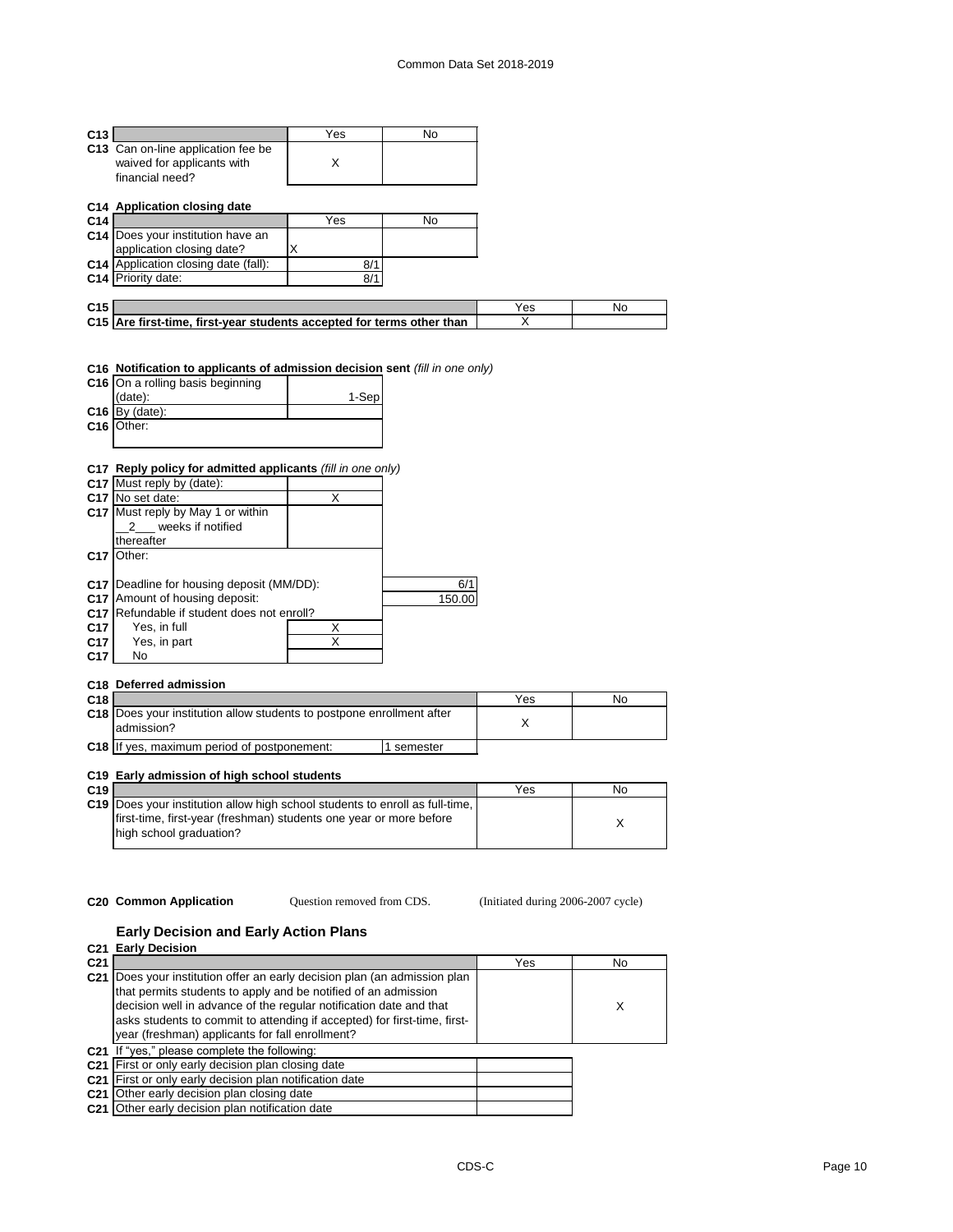| C21 For the Fall 2018 entering class:                                  |  |
|------------------------------------------------------------------------|--|
| C21 Number of early decision applications received by your institution |  |
| C21 Number of applicants admitted under early decision plan            |  |
| C21 Please provide significant details about your early decision plan: |  |
|                                                                        |  |
|                                                                        |  |

| C22 Early action<br>C <sub>22</sub> |                                                                                                                                                                                                                      | Yes | No |
|-------------------------------------|----------------------------------------------------------------------------------------------------------------------------------------------------------------------------------------------------------------------|-----|----|
|                                     | C22 Do you have a nonbinding early action plan whereby students are<br>notified of an admission decision well in advance of the regular<br>notification date but do not have to commit to attending your<br>college? |     | χ  |
|                                     | C22 If "yes," please complete the following:                                                                                                                                                                         |     |    |
|                                     | C <sub>22</sub> Early action closing date                                                                                                                                                                            |     |    |
|                                     | C22 Early action notification date                                                                                                                                                                                   |     |    |

**C22** Is your early action plan a "restrictive" plan under which you limit students from applying to other early plans?

| C <sub>22</sub><br>--  | es |  |
|------------------------|----|--|
| C <sub>22</sub><br>--- |    |  |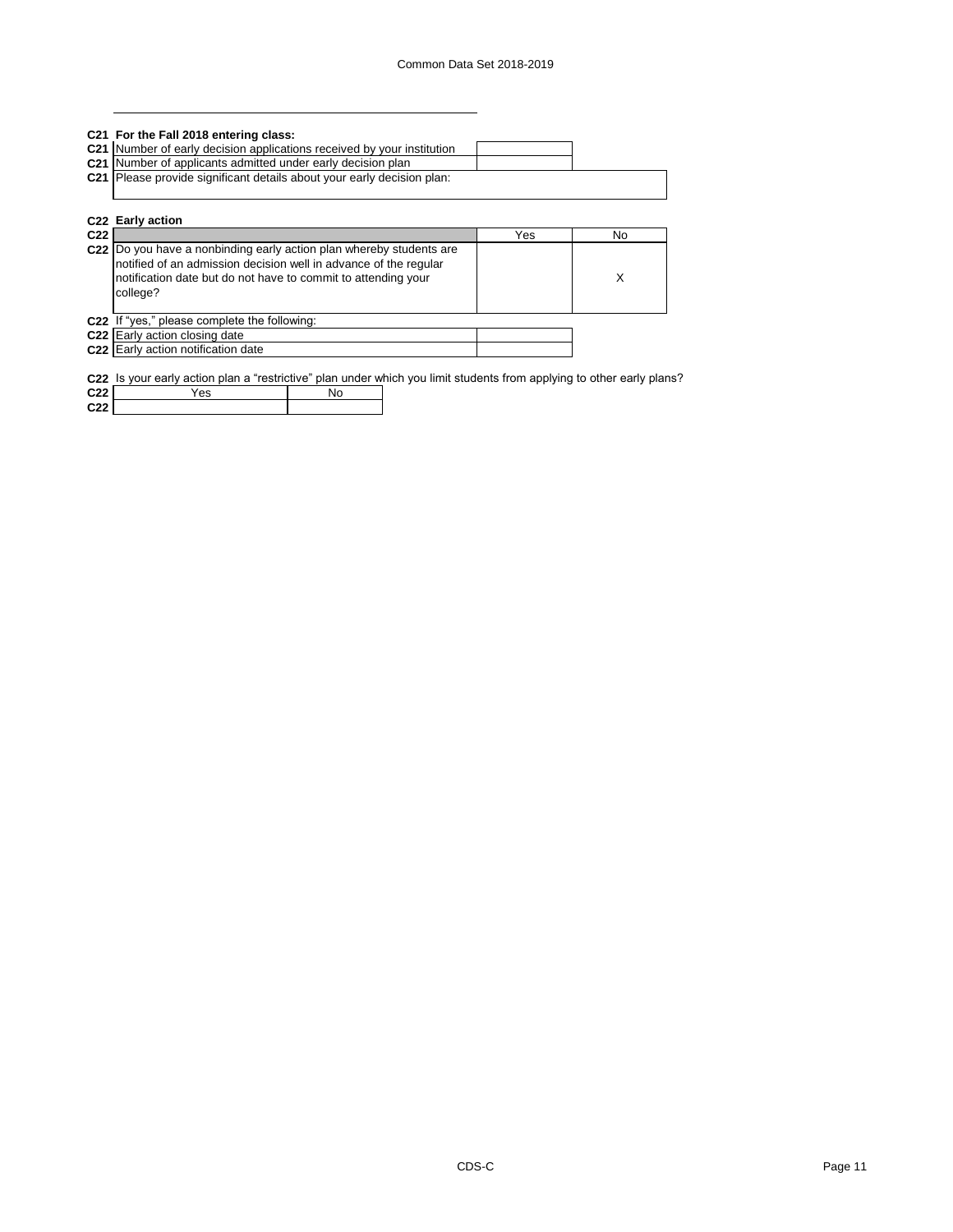# **D. TRANSFER ADMISSION**

## **Fall Applicants**

| D <sub>1</sub> |                                                                                                                                                             | Yes | No |
|----------------|-------------------------------------------------------------------------------------------------------------------------------------------------------------|-----|----|
| D <sub>1</sub> | Does your institution enroll transfer students? (If no,<br>please skip to Section E)                                                                        |     |    |
| D <sub>1</sub> | If yes, may transfer students earn advanced standing<br>credit by transferring credits earned from course work<br>completed at other colleges/universities? |     |    |

**D2** Provide the number of students who applied, were admitted, and enrolled as degree-seeking transfer students in Fall 2018.

| D <sub>2</sub> |       | Applicants | Admitted<br>Applicants | Enrolled<br>Applicants |
|----------------|-------|------------|------------------------|------------------------|
| D <sub>2</sub> | Men   | 652        | 533                    | 404                    |
| D <sub>2</sub> | Women | 961        | 798                    | 615                    |
| D <sub>2</sub> | 'otal | 1.613      | 1,331                  | 1,019                  |

## **Application for Admission**

| D3             | Indicate terms for which transfers may enroll: |  |
|----------------|------------------------------------------------|--|
| D <sub>3</sub> | <b>Fall</b>                                    |  |
|                | <b>D3</b> Winter                               |  |

| --                   | .    | . |
|----------------------|------|---|
| ۰O<br>- -            | innn |   |
| D <sub>2</sub><br>UJ | nmer |   |
|                      |      |   |

| D <sub>4</sub> |                                                                                                                        | Yes           | No |
|----------------|------------------------------------------------------------------------------------------------------------------------|---------------|----|
| D <sub>4</sub> | Must a transfer applicant have a minimum number of<br>credits completed or else must apply as an entering<br>freshman? |               |    |
| D <sub>4</sub> | If yes, what is the minimum number of credits and the unit<br>of measure?                                              | <b>12 SCH</b> |    |

#### **D5** Indicate all items required of transfer students to apply for admission:

|                                       | Required of All          | Recommended<br>of All | Recommended<br>of Some | Required of Some | Not Required |
|---------------------------------------|--------------------------|-----------------------|------------------------|------------------|--------------|
| High school transcript                |                          |                       |                        |                  |              |
| College transcript(s)                 |                          |                       |                        |                  |              |
| Essay or personal                     |                          |                       |                        |                  |              |
| statement                             |                          |                       |                        |                  | ⋏            |
| Interview                             |                          |                       |                        |                  |              |
|                                       |                          |                       |                        |                  |              |
| Statement of good                     |                          |                       |                        |                  |              |
| standing from prior<br>institution(s) |                          | Χ                     |                        |                  |              |
|                                       | Standardized test scores |                       |                        |                  |              |

**D6** If a minimum high school grade point average is required of transfer applicants, specify (on a 4.0 scale):

**D7** If a minimum college grade point average is required of <br>transfer applicants, aposity (ap a 4.0 socle): transfer applicants, specify (on a 4.0 scale):

**D8** List any other application requirements specific to transfer applicants: Admission to nursing, counseling, social work, and education programs may be based on GPA of transfer work.

**D9** List application priority, closing, notification, and candidate reply dates for transfer students. If applications are reviewed on a continuous or rolling basis, place a check mark in the "Rolling admission" column.

| D <sub>9</sub>  |        | <b>Priority Date</b> | <b>Closing Date</b> | <b>Notification Date</b> | <b>Reply Date</b> | Rolling<br>Admission |
|-----------------|--------|----------------------|---------------------|--------------------------|-------------------|----------------------|
| D <sub>9</sub>  | Fall   |                      |                     |                          |                   |                      |
| D <sub>9</sub>  | Winter |                      |                     |                          |                   |                      |
| D <sub>9</sub>  | Spring |                      |                     |                          |                   |                      |
| D <sub>9</sub>  | Summer |                      |                     |                          |                   |                      |
|                 |        |                      |                     |                          |                   |                      |
| D <sub>10</sub> |        |                      |                     | Yes                      | N٥                |                      |

| D <sub>10</sub> |                                                                 | Yes | Nο |
|-----------------|-----------------------------------------------------------------|-----|----|
|                 | <b>D10</b> Does an open admission policy, if reported, apply to |     |    |
|                 | transfer students?                                              |     |    |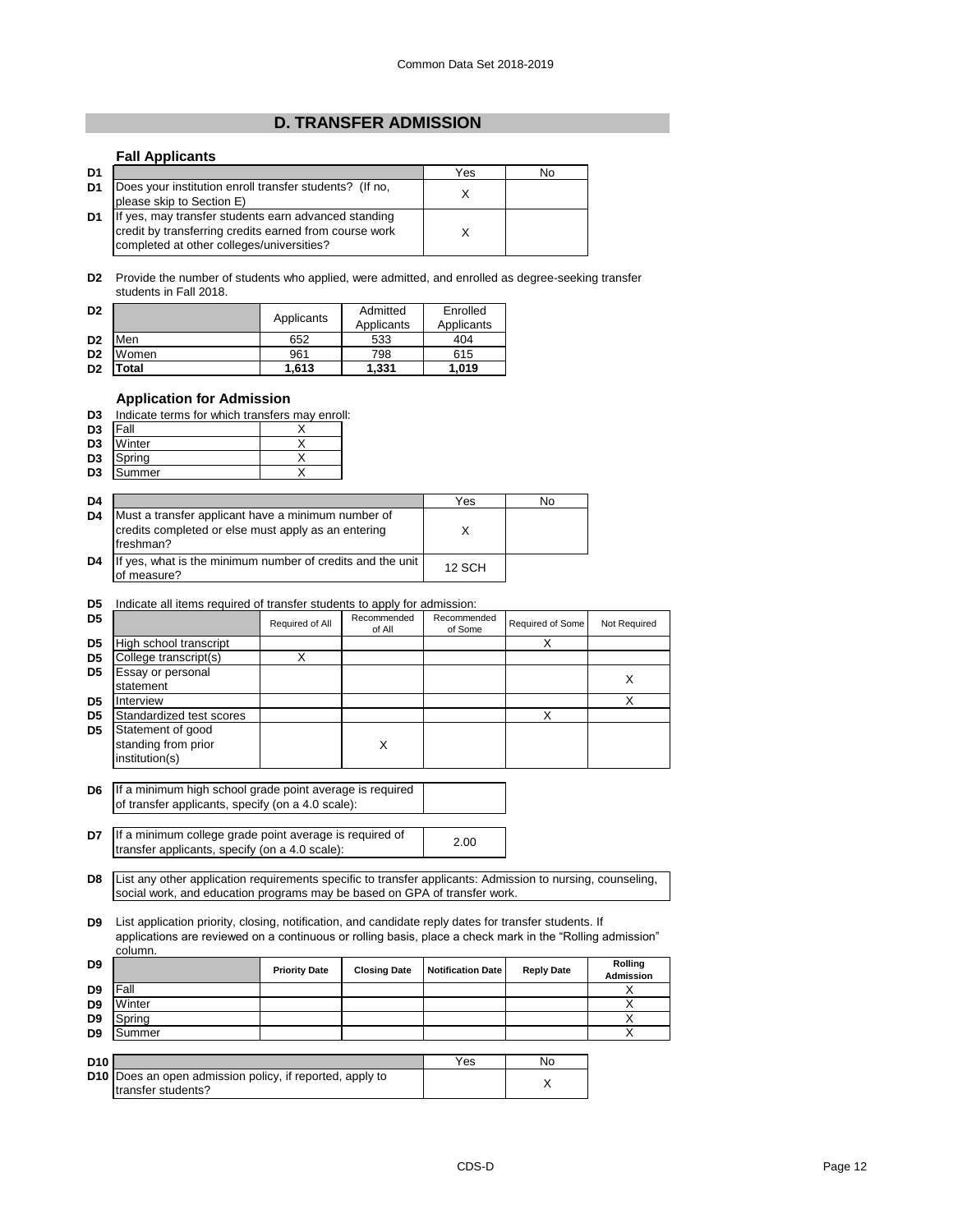**D11** Describe additional requirements for transfer admission, if applicable: **D12** Report the lowest grade earned for any course that may  $\begin{matrix} \bullet & \bullet \\ \bullet & \bullet & \bullet \end{matrix}$ **D13** Number Unit Type **D13** <sup>81</sup> credit hours Maximum number of credits or courses that may be **D14** Number Unit Type **D14** <sup>81</sup> credit hours Maximum number of credits or courses that may be **D15** Minimum number of credits that transfers must complete **D16** Minimum number of credits that transfers must complete <br>et unus institution to care a backelar's degree: **D17** Describe other transfer credit policies: be transferred for credit: transferred from a two-year institution: transferred from a four-year institution: at your institution to earn an associate degree: at your institution to earn a bachelor's degree: **Transfer Credit Policies**

# **Military Service Transfer Credit Policies**

**D18** Does your institution accept the following military/veteran transfer credits:

|                 |                                                                                                                                                                                     | Yes    | No.       |
|-----------------|-------------------------------------------------------------------------------------------------------------------------------------------------------------------------------------|--------|-----------|
|                 | American Council on Education (ACE)                                                                                                                                                 | х      |           |
|                 | College Level Examination Program (CLEP)                                                                                                                                            | x      |           |
|                 | DANTES Subject Standardized Tests (DSST)                                                                                                                                            |        | x         |
|                 |                                                                                                                                                                                     |        |           |
| D <sub>19</sub> |                                                                                                                                                                                     | Number | Unit Type |
|                 | Maximum number of credits or courses that may be                                                                                                                                    |        | N/        |
|                 | transferred based on military education evaluated by the                                                                                                                            |        |           |
|                 | American Council on Education (ACE):                                                                                                                                                | N/A    |           |
|                 |                                                                                                                                                                                     |        |           |
| D <sub>20</sub> |                                                                                                                                                                                     | Number | Unit Type |
|                 | Maximum number of credits or courses that may be transferred<br>based on Department of Defense supported prior learning<br>assessments (College Level Examination Program (CLEP) or |        |           |
|                 | DANTES Subject Standardized Tests (DSST)):                                                                                                                                          | N/A    |           |
|                 |                                                                                                                                                                                     |        |           |
|                 |                                                                                                                                                                                     | Yes    | No.       |
| D <sub>21</sub> | Are the military/veteran credit transfer policies on your website?                                                                                                                  | x      |           |
|                 |                                                                                                                                                                                     |        |           |
|                 | <b>D21</b> If yes, please provide the URL where they can be located:                                                                                                                |        |           |
|                 | https://www.wtamu.edu/administration/veterans-services.aspx                                                                                                                         |        |           |
|                 |                                                                                                                                                                                     |        |           |
|                 | D22 Describe other military/veteran transfer credit policies unique to your institution: DD214                                                                                      |        |           |
|                 | ACE transcripts, 3 hours of credit                                                                                                                                                  |        |           |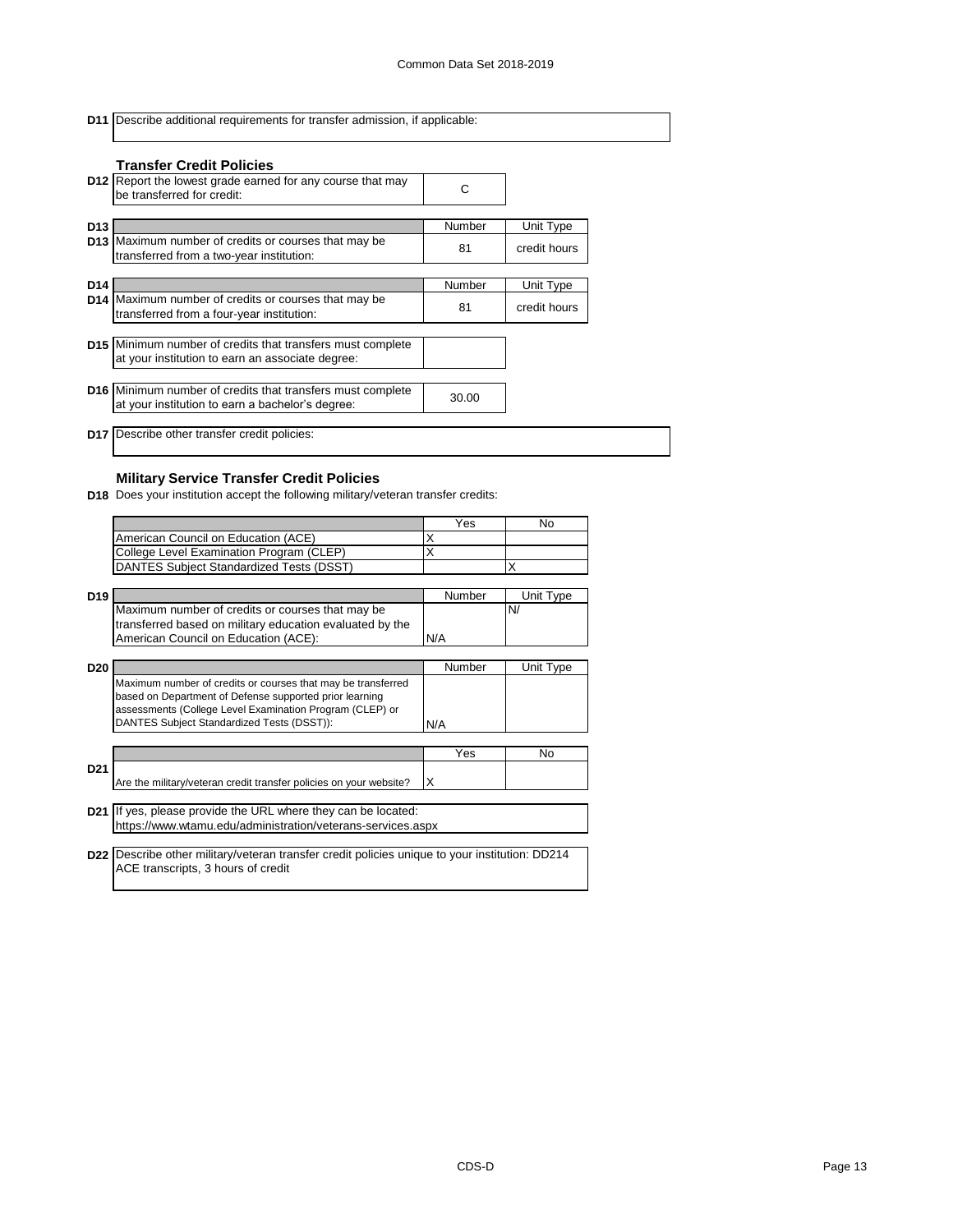# **E. ACADEMIC OFFERINGS AND POLICIES**

# **E1 Special study options:** Identify those programs available at your institution. Refer to the

|                | glossary for definitions.           |   |
|----------------|-------------------------------------|---|
| E1             | Accelerated program                 | X |
| E1             | Cooperative education program       | X |
| E <sub>1</sub> | Cross-registration                  |   |
| E <sub>1</sub> | Distance learning                   | X |
| E <sub>1</sub> | Double major                        | X |
| E <sub>1</sub> | Dual enrollment                     |   |
| E <sub>1</sub> | English as a Second Language (ESL)  | X |
| E <sub>1</sub> | Exchange student program (domestic) |   |
| E <sub>1</sub> | External degree program             |   |
| E <sub>1</sub> | Honors Program                      | X |
| E <sub>1</sub> | Independent study                   | X |
| E <sub>1</sub> | Internships                         | X |
| E <sub>1</sub> | Liberal arts/career combination     | X |
| E <sub>1</sub> | Student-designed major              |   |
| E1             | Study abroad                        | X |
| E <sub>1</sub> | Teacher certification program       | x |
| E1             | Weekend college                     |   |
| E <sub>1</sub> | Other (specify):                    |   |
|                |                                     |   |

## **E2 This question has been removed from the Common Data Set.**

#### **E3 Areas in which all or most students are required to complete some course**

|                | work prior to graduation:                              |   |
|----------------|--------------------------------------------------------|---|
| E <sub>3</sub> | Arts/fine arts                                         |   |
| E <sub>3</sub> | <b>Computer literacy</b>                               |   |
| E <sub>3</sub> | English (including composition)                        | X |
| E <sub>3</sub> | Foreign languages                                      |   |
| E3             | History                                                | X |
| E3             | <b>Humanities</b>                                      | Χ |
| E3             | <b>Mathematics</b>                                     | Χ |
| E3             | Philosophy                                             |   |
| E <sub>3</sub> | Sciences (biological or physical)                      | X |
| E3             | Social science                                         | X |
| E3             | Other (describe): BA degree requires Foreign Languages | х |
|                |                                                        |   |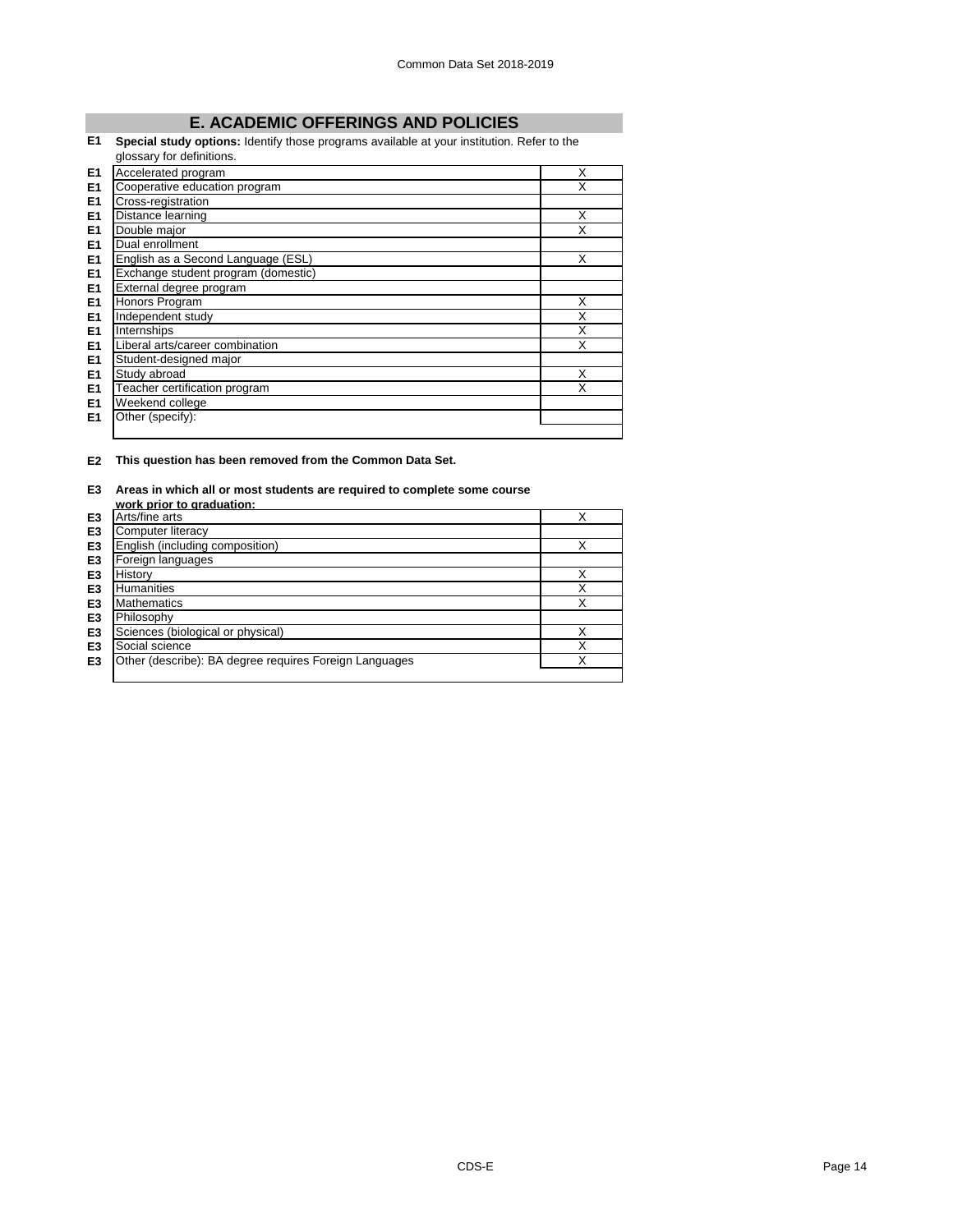# **F. STUDENT LIFE**

**F1** Percentages of first-time, first-year (freshman) degree-seeking students and degree-seeking undergraduates enrolled in Fall 2018 who fit the following categories:

| F <sub>1</sub> |                                                     | First-time, first-year |                |
|----------------|-----------------------------------------------------|------------------------|----------------|
|                |                                                     | (freshman)             | Undergraduates |
|                |                                                     | students               |                |
| F <sub>1</sub> | Percent who are from out of state (exclude)         |                        |                |
|                | international/nonresident aliens from the numerator |                        |                |
|                | and denominator)                                    | 13%                    | 12%            |
| F <sub>1</sub> | Percent of men who join fraternities                | 4%                     | 3%             |
| F <sub>1</sub> | Percent of women who join sororities                | 11%                    | 5%             |
| F <sub>1</sub> | Percent who live in college-owned, -operated, or -  |                        |                |
|                | affiliated housing                                  | 79%                    | 26%            |
| F <sub>1</sub> | Percent who live off campus or commute              | 21%                    | 74%            |
| F <sub>1</sub> | Percent of students age 25 and older                | $0\%$                  | 23%            |
| F <sub>1</sub> | Average age of full-time students                   | 18                     | 22             |
| F1             | Average age of all students (full- and part-time)   | 18                     | 23             |

|  |  |  | <b>F2</b> Activities offered Identify those programs available at your institution. |
|--|--|--|-------------------------------------------------------------------------------------|
|  |  |  |                                                                                     |

| F <sub>2</sub> | <b>Campus Ministries</b>     | Χ                       |
|----------------|------------------------------|-------------------------|
| F <sub>2</sub> | Choral groups                | X                       |
| F <sub>2</sub> | Concert band                 | X                       |
| F <sub>2</sub> | Dance                        | X                       |
| F <sub>2</sub> | Drama/theater                | X                       |
| F <sub>2</sub> | <b>International Student</b> |                         |
|                | Organization                 | X                       |
| F <sub>2</sub> | Jazz band                    | $\overline{\mathsf{x}}$ |
| F <sub>2</sub> | Literary magazine            | $\overline{\mathsf{x}}$ |
| F <sub>2</sub> | Marching band                | $\overline{\mathsf{x}}$ |
| F <sub>2</sub> | Model UN                     |                         |
| F <sub>2</sub> | Music ensembles              | Χ                       |
| F <sub>2</sub> | <b>Musical theater</b>       | X                       |
| F <sub>2</sub> | Opera                        | X                       |
| F <sub>2</sub> | Pep band                     | X                       |
| F <sub>2</sub> | Radio station                | $\overline{\mathsf{x}}$ |
| F <sub>2</sub> | Student government           | X                       |
| F <sub>2</sub> | Student newspaper            | X                       |
| F <sub>2</sub> | Student-run film society     |                         |
| F <sub>2</sub> | Symphony orchestra           | X                       |
| F <sub>2</sub> | <b>Television station</b>    | X                       |
| F <sub>2</sub> | Yearbook                     | X                       |

#### **F3 ROTC** (program offered in cooperation with Reserve Officers' Training Corps)

| F <sub>3</sub> |                                      | On Campus | At Cooperating<br>Institution | Name of Cooperating<br>Institution |  |  |  |
|----------------|--------------------------------------|-----------|-------------------------------|------------------------------------|--|--|--|
|                | <b>F3</b> Army ROTC is offered:      |           |                               |                                    |  |  |  |
|                | <b>F3</b> Naval ROTC is offered:     |           |                               |                                    |  |  |  |
|                | <b>F3</b> Air Force ROTC is offered: |           |                               |                                    |  |  |  |

#### **F4 Housing:** Check all types of college-owned, -operated, or -affiliated housing available for undergraduates at your institution.

| F4 | Coed dorms                               | Χ |
|----|------------------------------------------|---|
| F4 | Men's dorms                              | Χ |
| F4 | Women's dorms                            | X |
| F4 | Apartments for married students          |   |
| F4 | Apartments for single students           |   |
| F4 | Special housing for disabled<br>students | X |
|    |                                          |   |
| F4 | Special housing for international        |   |
|    | students                                 |   |
| F4 | Fraternity/sorority housing              | X |
| F4 | Cooperative housing                      |   |
| F4 | Theme housing                            |   |
| F4 | Wellness housing                         |   |
| F4 | Other housing options (specify):         | X |
|    | Honors Program                           |   |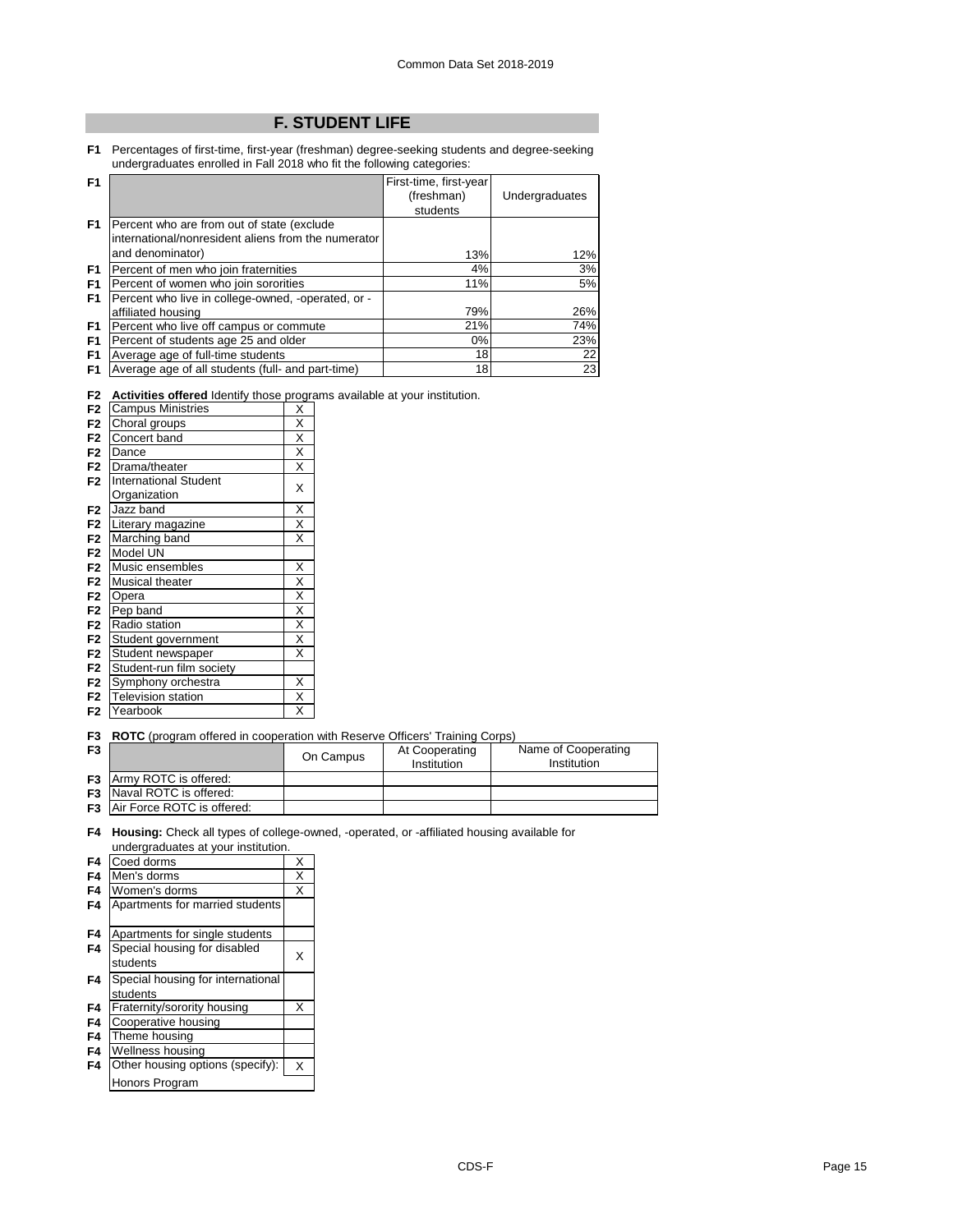# **G. ANNUAL EXPENSES**

**G0** Please provide the URL of your institution's net price calculator:

## **Provide 2019-2020 academic year costs of attendance for the following categories that are applicable to your institution.**

Check here if your institution's 2019-2020 academic year costs of attendance are not available at this time and provide an approximate date (i.e., month/day) when your institution's final 2019-2020 academic year costs of attendance will be available:

**G1 Undergraduate full-time tuition, required fees, room and board List the typical tuition, required fees, and room and board for a full-time undergraduate student for the FULL 2019-2020 academic year (30 semester or 45 quarter hours for institutions that derive annual tuition by multiplying credit hour cost by number of credits). A full academic year refers to the period of time generally extending from September to June; usually equated to two semesters, two trimesters, three quarters, or the period covered by a four-one-four plan. Room and board is defined as double occupancy and 19 meals per week or the maximum meal plan. Required fees include only charges that all full-time students must pay that are not included in tuition (e.g., registration, health, or activity fees.) Do not include optional fees (e.g., parking, laboratory use).**

| G1             |                                                          | First-Year | Undergraduates |         |
|----------------|----------------------------------------------------------|------------|----------------|---------|
| G <sub>1</sub> | <b>PRIVATE INSTITUTIONS</b>                              |            |                |         |
|                | Tuition:                                                 |            |                |         |
| G1             | <b>PUBLIC INSTITUTIONS</b>                               |            |                |         |
|                | Tuition:                                                 |            |                |         |
|                | In-district                                              | \$5,854    | \$5,854        |         |
| G1             | <b>PUBLIC INSTITUTIONS</b>                               |            |                |         |
|                | In-state (out-of-district):                              | \$5,854    | \$5,854        |         |
| G1             | <b>PUBLIC INSTITUTIONS</b>                               |            |                |         |
|                | Out-of-state:                                            | \$7,440    | \$7,440        |         |
| G1             | NONRESIDENT ALIENS                                       |            |                |         |
|                | Tuition:                                                 | \$20,132   | \$20,132       |         |
|                |                                                          |            |                |         |
| G1             | <b>REQUIRED FEES:</b>                                    | \$2,834    | \$2,834        |         |
|                |                                                          |            |                |         |
| G1             | ROOM AND BOARD:                                          |            |                |         |
|                | (on-campus)                                              | \$7,196    | \$7,196        |         |
| G1             | <b>ROOM ONLY:</b>                                        |            |                |         |
|                | (on-campus)                                              |            |                |         |
| G <sub>1</sub> | <b>BOARD ONLY:</b>                                       |            |                |         |
|                | (on-campus meal plan)                                    |            |                |         |
|                |                                                          |            |                |         |
| G1             | Comprehensive tuition and room and board fee (if your    |            |                |         |
|                | college cannot provide separate tuition and room and     |            |                |         |
|                | board fees):                                             |            |                |         |
|                |                                                          |            |                |         |
| G <sub>1</sub> | Other:                                                   |            |                |         |
|                |                                                          |            |                |         |
|                |                                                          |            |                |         |
| G <sub>2</sub> |                                                          |            | Minimum        | Maximum |
|                | G2 Number of credits per term a student can take for the |            |                |         |
|                | stated full-time tuition                                 |            | 15             | 15      |
|                |                                                          |            |                |         |
| G <sub>3</sub> |                                                          |            | Yes            | No      |
| G <sub>3</sub> | Do tuition and fees vary by year of study (e.g.,         |            |                | X       |
|                | sophomore, junior, senior)?                              |            |                |         |
|                |                                                          |            |                |         |
| G4             |                                                          |            | Yes            | No      |
| G4             | Do tuition and fees vary by undergraduate instructional  |            |                |         |
|                | program?                                                 |            | X              |         |
| G4             |                                                          |            |                |         |
|                |                                                          |            |                |         |
|                |                                                          |            |                |         |
| G4             | If yes, what percentage of full-time undergraduates pay  |            | 36%            |         |
|                | more than the tuition and fees reported in G1?           |            |                |         |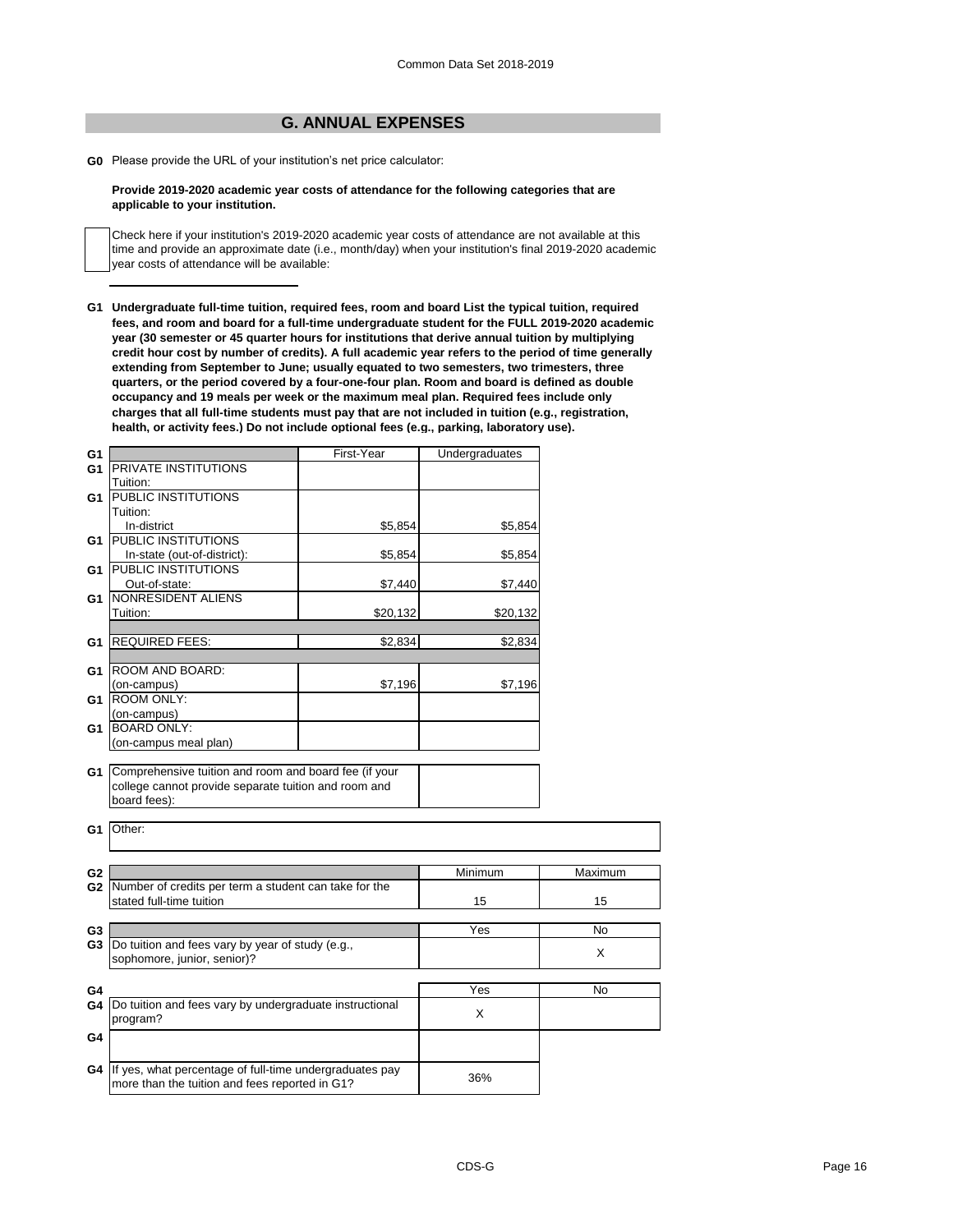**G5** Provide the estimated expenses for a typical full-time undergraduate student:

| G <sub>5</sub> |                                  | <b>Residents</b> | Commuters<br>(living at home) | Commuters<br>(not living at home) |
|----------------|----------------------------------|------------------|-------------------------------|-----------------------------------|
| G5             | Books and supplies               | \$1,000          | \$1,000                       | \$1,000                           |
| G5             | Room only                        |                  |                               |                                   |
| G5             | Board only                       |                  |                               |                                   |
|                | G5 Room and board total (if your |                  |                               |                                   |
|                | college cannot provide separate  |                  |                               |                                   |
|                | room and board figures for       |                  |                               |                                   |
|                | commuters not living at home):   |                  |                               | \$8,582                           |
| G5             | Transportation                   | \$2,392          | \$2,704                       | \$2,704                           |
| G5             | Other expenses                   | \$2,150          | \$2,150                       | \$2,150                           |

**G6** Undergraduate per-credit-hour charges (tuition only)

| G <sub>6</sub> | <b>IPRIVATE INSTITUTIONS:</b> |          |
|----------------|-------------------------------|----------|
| G6             | PUBLIC INSTITUTIONS           |          |
|                | In-district:                  | \$289.00 |
| G6             | PUBLIC INSTITUTIONS           |          |
|                | In-state (out-of-district):   | \$289.00 |
| G <sub>6</sub> | <b>PUBLIC INSTITUTIONS</b>    |          |
|                | Out-of-state:                 | \$342.00 |
| G6             | <b>NONRESIDENT ALIENS:</b>    |          |
|                |                               | \$765.00 |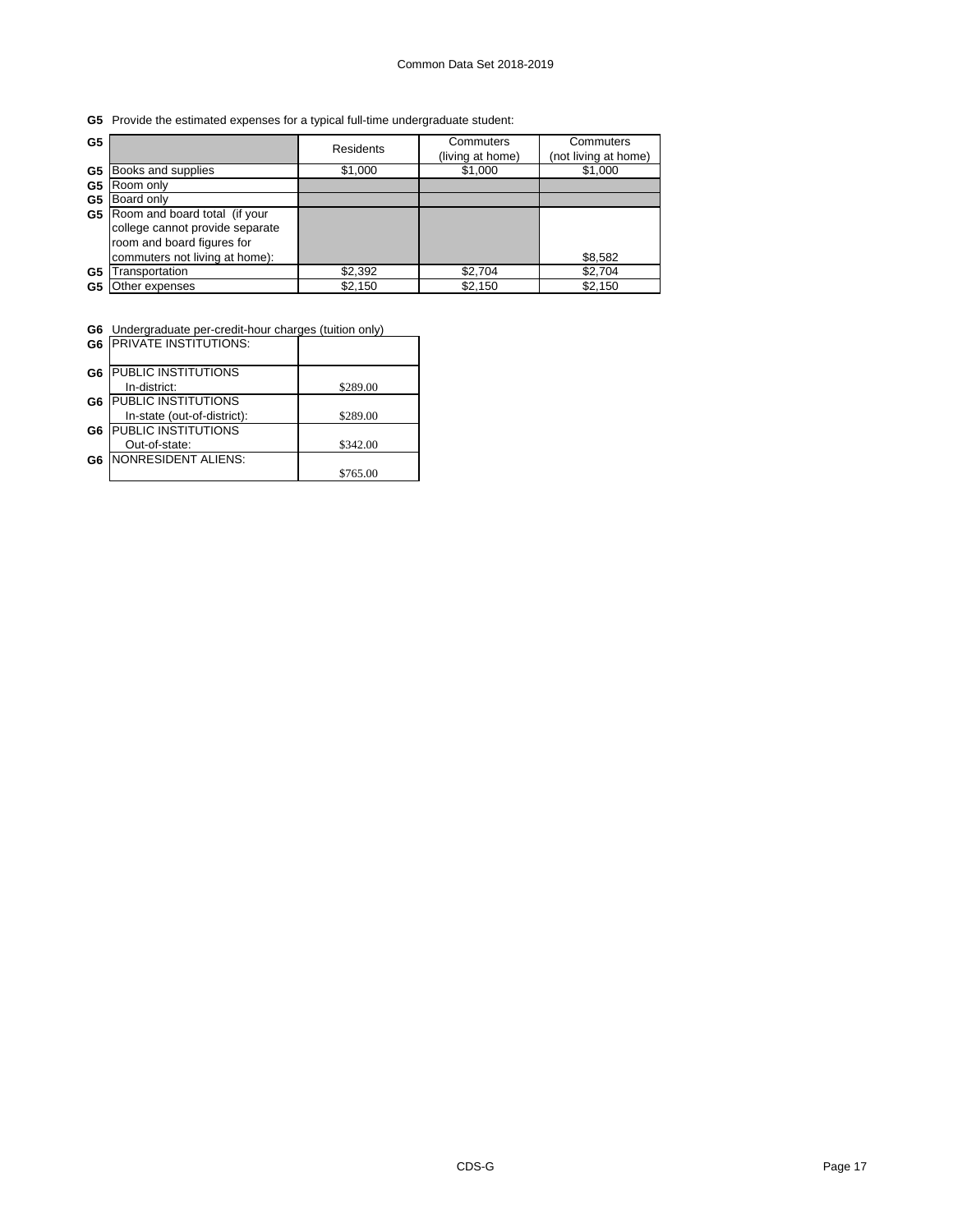# **H. FINANCIAL AID**

## **Aid Awarded to Enrolled Undergraduates**

Enter total dollar amounts awarded to enrolled full-time and less than full-time degree-seeking undergraduates (using the same cohort reported in CDS Question B1, "total degree-seeking" undergraduates) in the following categories. (Note: If the data being reported are final figures for the 2017- 2018 academic year (see the next item below), use the 2017-2018 academic year's CDS Question B1 cohort.) Include aid awarded to international students (i.e., those not qualifying for federal aid). Aid that is non-need-based but that was used to meet need should be reported in the need-based aid columns. (For a suggested order of precedence in assigning categories of aid to cover need, see the entry for "nonneed-based scholarship or grant aid" on the last page of the definitions section.)

| H <sub>1</sub> |                                                                                                                                      | 2018-2019<br>estimated | 2017-2018<br>final |
|----------------|--------------------------------------------------------------------------------------------------------------------------------------|------------------------|--------------------|
| <b>H1</b>      | Indicate the academic year for which data are reported for items H1,<br>H <sub>2</sub> . H <sub>2</sub> A, and H <sub>6</sub> below: |                        |                    |

**H3** Which needs-analysis methodology does your institution use in awarding institutional aid?

| <b>H3</b>                | Federal methodology (FM) |  |
|--------------------------|--------------------------|--|
| $\overline{\phantom{a}}$ |                          |  |

**H3** Institutional methodology (IM)

| H3 | Both FM and IM |  |
|----|----------------|--|
|    |                |  |

| H1             |                                                                                                                                            | Need-based \$<br>(Include non-need-<br>based aid used to<br>meet need.) | Non-need-<br>based \$<br>(Exclude non-need-<br>based aid used to<br>meet need.) |
|----------------|--------------------------------------------------------------------------------------------------------------------------------------------|-------------------------------------------------------------------------|---------------------------------------------------------------------------------|
| H <sub>1</sub> | <b>Scholarships/Grants</b>                                                                                                                 |                                                                         |                                                                                 |
| H <sub>1</sub> | Federal                                                                                                                                    | \$12,027,164                                                            |                                                                                 |
| H1             | State (i.e., all states, not only the state in which your institution is                                                                   |                                                                         |                                                                                 |
|                | located)                                                                                                                                   | \$8,608,593                                                             |                                                                                 |
| H <sub>1</sub> | Institutional: Endowed scholarships, annual gifts and tuition funded<br>grants, awarded by the college, excluding athletic aid and tuition |                                                                         |                                                                                 |
|                | waivers (which are reported below).                                                                                                        | \$1,964,039                                                             | \$1,759,259                                                                     |
| H <sub>1</sub> | Scholarships/grants from external sources (e.g., Kiwanis, National                                                                         |                                                                         |                                                                                 |
|                | Merit) not awarded by the college                                                                                                          | \$1,502,054                                                             | \$1,085,180                                                                     |
| H <sub>1</sub> | <b>Total Scholarships/Grants</b>                                                                                                           | \$24,101,850                                                            | \$2,844,439                                                                     |
| H <sub>1</sub> | Self-Help                                                                                                                                  |                                                                         |                                                                                 |
| H <sub>1</sub> | Student loans from all sources (excluding parent loans)                                                                                    | \$19,126,743                                                            | \$6,479,814                                                                     |
| H <sub>1</sub> | Federal Work-Study                                                                                                                         | \$352,264                                                               |                                                                                 |
| H1             | State and other (e.g., institutional) work-study/employment (Note:                                                                         |                                                                         |                                                                                 |
|                | Excludes Federal Work-Study captured above.)                                                                                               | \$168,236                                                               |                                                                                 |
| H1             | <b>Total Self-Help</b>                                                                                                                     | \$19,647,243                                                            | \$6,479,814                                                                     |
| H1             | Other                                                                                                                                      |                                                                         |                                                                                 |
| H <sub>1</sub> | Parent Loans                                                                                                                               | \$550,099                                                               | \$1,729,465                                                                     |
| H <sub>1</sub> | <b>Tuition Waivers</b>                                                                                                                     |                                                                         |                                                                                 |
|                | Reporting is optional. Report tuition waivers in this row if you choose                                                                    |                                                                         |                                                                                 |
|                | to report them. Do not report tuition waivers elsewhere.                                                                                   |                                                                         |                                                                                 |
| H1             | <b>Athletic Awards</b>                                                                                                                     | \$825,597                                                               | \$1,259,708                                                                     |

**H2 Number of Enrolled Students Awarded Aid:** List the number of degree-seeking full-time and less-thanfull-time undergraduates who applied for and were awarded financial aid from any source. **Aid that is non**need-based but that was used to meet need should be counted as need-based aid. **Numbers should** reflect the cohort awarded the dollars reported in H1. Note: In the chart below, students may be counted in more than one row, and full-time freshmen should also be counted as full-time undergraduates.

| H <sub>2</sub> |                                                                                                        | <b>First-time</b><br><b>Full-time</b><br><b>Freshmen</b> | <b>Full-time</b><br>Undergraduate<br>(Incl. Fresh.) | Less Than<br><b>Full-time</b><br>Undergraduate |
|----------------|--------------------------------------------------------------------------------------------------------|----------------------------------------------------------|-----------------------------------------------------|------------------------------------------------|
| H <sub>2</sub> | Number of degree-seeking undergraduate students<br>a<br>(CDS Item B1 if reporting on Fall 2017 cohort) | 1228                                                     | 5615                                                | 1779                                           |
| H <sub>2</sub> | Number of students in line a who applied for need-<br>lb,<br>based financial aid                       | 1097                                                     | 4407                                                | 1099                                           |
| H <sub>2</sub> | Number of students in line <b>b</b> who were determined to<br>IC)<br>have financial need               | 813                                                      | 3496                                                | 877                                            |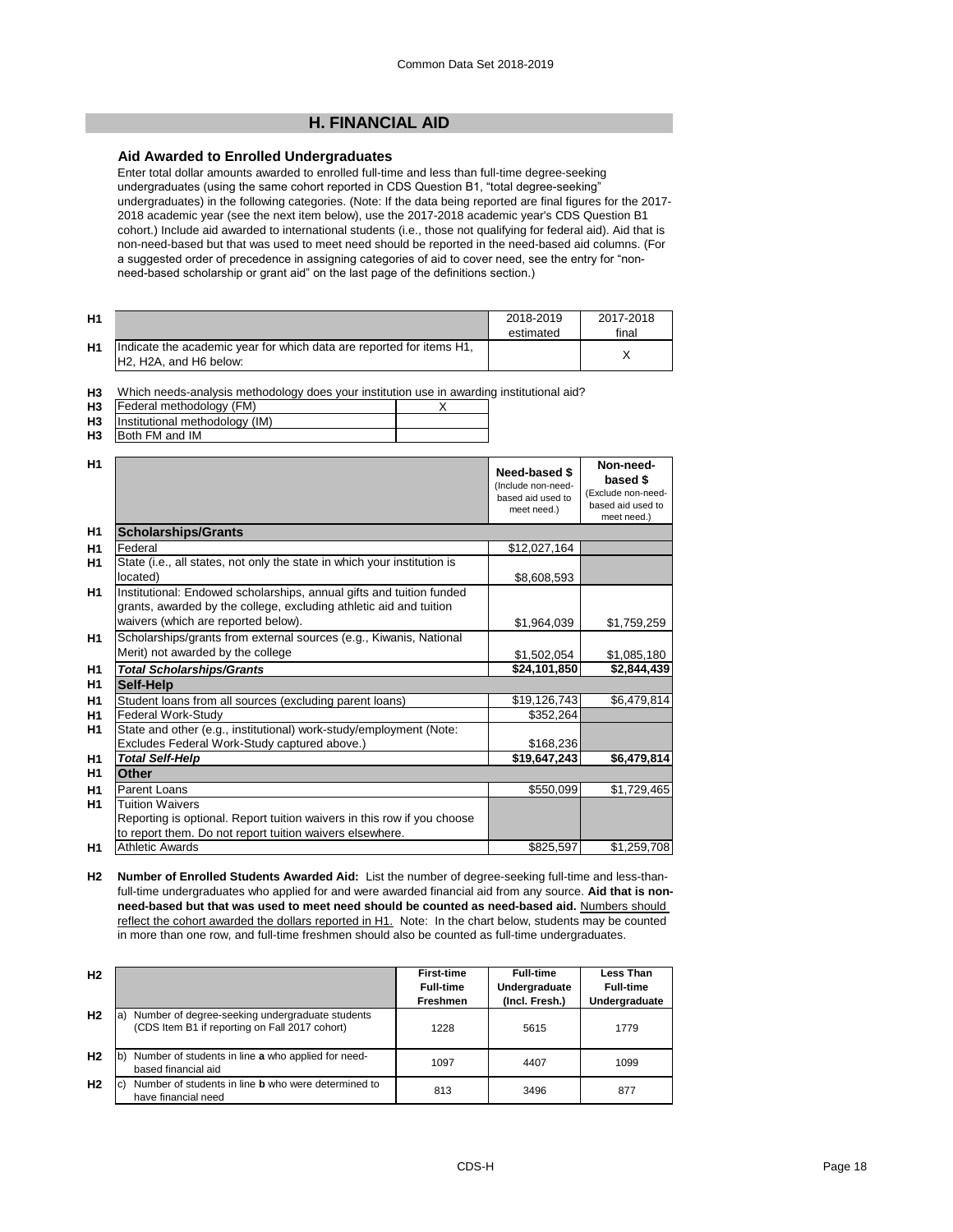| H <sub>2</sub> |              | Number of students in line c who were awarded any<br>financial aid                                                                                                                                                                                                                           | 795          | 3427         | 835         |
|----------------|--------------|----------------------------------------------------------------------------------------------------------------------------------------------------------------------------------------------------------------------------------------------------------------------------------------------|--------------|--------------|-------------|
| H <sub>2</sub> |              | e) Number of students in line <b>d</b> who were awarded any<br>need-based scholarship or grant aid                                                                                                                                                                                           | 663          | 2864         | 688         |
| H <sub>2</sub> |              | Number of students in line <b>d</b> who were awarded any<br>need-based self-help aid                                                                                                                                                                                                         | 487          | 2265         | 559         |
| H <sub>2</sub> | g)           | Number of students in line <b>d</b> who were awarded any<br>non-need-based scholarship or grant aid                                                                                                                                                                                          | 449          | 1325         | 120         |
| H <sub>2</sub> |              | h) Number of students in line <b>d</b> whose need was fully met<br>(exclude PLUS loans, unsubsidized loans, and private<br>alternative loans)                                                                                                                                                | 49           | 138          | 6           |
| H <sub>2</sub> |              | On average, the percentage of need that was met of<br>students who were awarded any need-based aid.<br>Exclude any aid that was awarded in excess of need as<br>well as any resources that were awarded to replace<br>EFC (PLUS loans, unsubsidized loans, and private<br>alternative loans) | 62.3%        | 56.9%        | 41.1%       |
| H <sub>2</sub> |              | The average financial aid package of those in line d.<br>Exclude any resources that were awarded to replace<br>EFC (PLUS loans, unsubsidized loans, and private<br>alternative loans)                                                                                                        | \$9,866      | \$9,366      | 5,860<br>\$ |
| H <sub>2</sub> | $\mathbf{k}$ | Average need-based scholarship and grant award of<br>those in line e                                                                                                                                                                                                                         | \$7,262      | \$6,285      | \$3,596     |
| H <sub>2</sub> |              | Average need-based self-help award (excluding PLUS<br>loans, unsubsidized loans, and private alternative loans)<br>of those in line f                                                                                                                                                        | \$3,164      | \$4,165      | \$3,941     |
| H <sub>2</sub> |              | m) Average need-based loan (excluding PLUS loans,<br>unsubsidized loans, and private alternative loans) of<br>those in line f who were awarded a need-based loan                                                                                                                             | 3,087<br>\$. | \$.<br>4,038 | \$<br>3,931 |

**H2A Number of Enrolled Students Awarded Non-need-based Scholarships and Grants**: List the number of degree-seeking full-time and less-than-full-time undergraduates who had no financial need and who were awarded institutional non-need-based scholarship or grant aid. Numbers should reflect the cohort awarded the dollars reported in H1. Note: In the chart below, students may be counted in more than one row, and full-time freshmen should also be counted as full-time undergraduates.

| H2A               |                                                                                                                                                                                                                  | <b>First-time</b><br><b>Full-time</b><br><b>Freshmen</b> | <b>Full-time</b><br>Undergrad<br>(Incl. Fresh.) | Less Than<br><b>Full-time</b><br>Undergrad |
|-------------------|------------------------------------------------------------------------------------------------------------------------------------------------------------------------------------------------------------------|----------------------------------------------------------|-------------------------------------------------|--------------------------------------------|
| $H2A$ In          | Number of students in line a who had no financial need<br>and who were awarded institutional non-need-based<br>scholarship or grant aid (exclude those who were<br>awarded athletic awards and tuition benefits) | 226                                                      | 831                                             | 75                                         |
| $H2A$ (o)         | Average dollar amount of institutional non-need-based<br>scholarship and grant aid awarded to students in line n                                                                                                 | \$2,952                                                  | \$2,892                                         | 1,783<br>S.                                |
| $H2A$ $ p\rangle$ | Number of students in line a who were awarded an<br>institutional non-need-based athletic scholarship or<br>grant                                                                                                | 76                                                       | 310                                             | 10                                         |
| $H2A  q\rangle$   | Average dollar amount of institutional non-need-based<br>athletic scholarships and grants awarded to students in<br>line <b>p</b>                                                                                | \$<br>6,818                                              | \$<br>6,692                                     | 2,333                                      |

**H3** Incorporated into H1 above.

**Note:** These are the graduates and loan types to include and exclude in order to fill out CDS H4 and H5.

Include: \* 2018 undergraduate class: all

students who started at your institution as first-

time students and received a bachelor's degree

between July 1, 2017 and June 30, 2018.

\* only loans made to students who borrowed

while enrolled at your institution.

\* co-signed loans.

Exclude: \* students who transferred in.

\* money borrowed at other institutions.

\* parent loans

\* students who did not graduate or who graduated with another degree or certificate (but no bachelor's degree)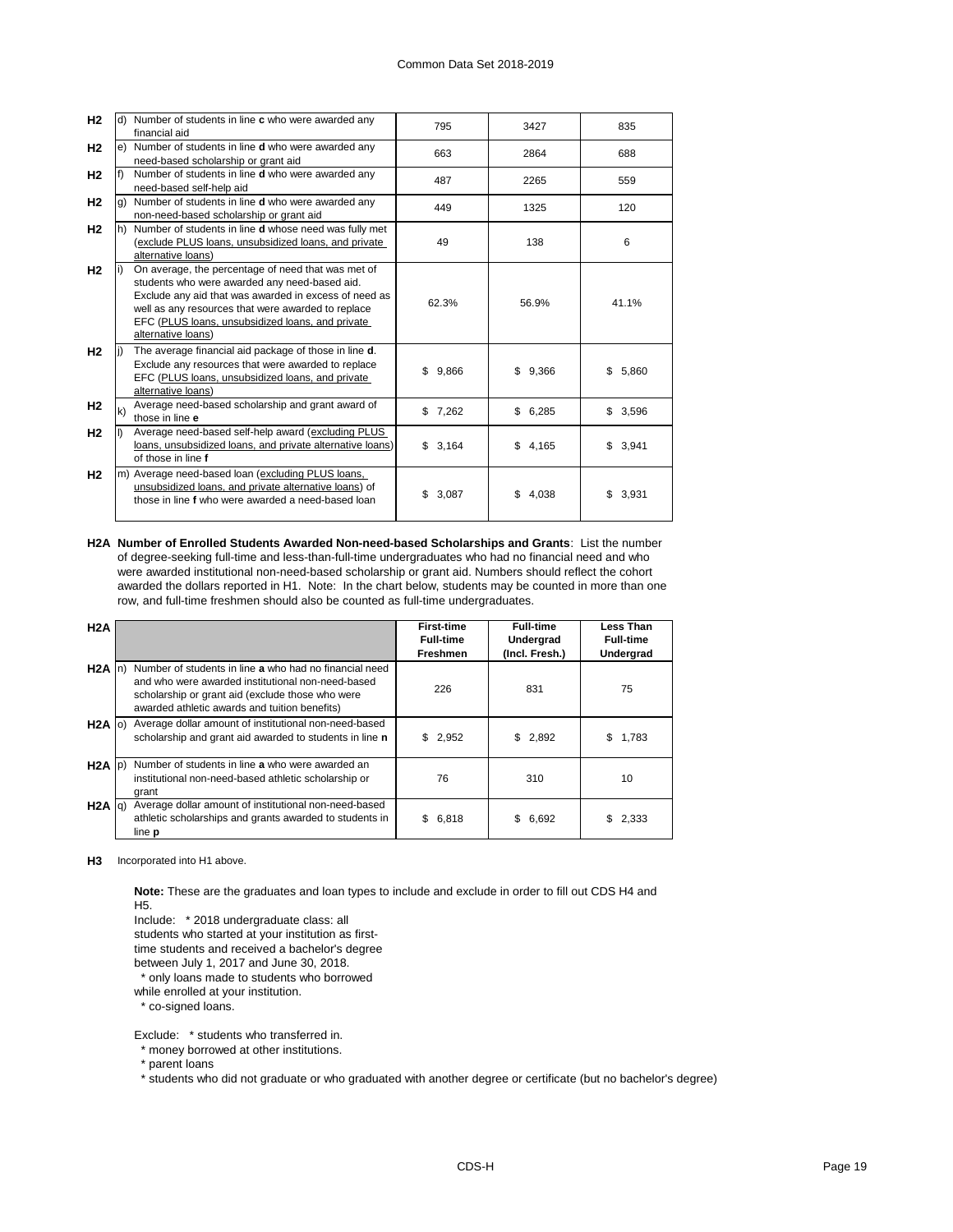**737**

**H4** Provide the number of students in the 2018 undergraduate class who started at your institution as first-time students and received a bachelor's degree between July 1, 2017 and June 30, 2018. Exclude students who transferred into your institution

**H5** Number and percent of students in class (defined in H4 above) borrowing from federal, non-federal, and any loan sources, and the average (or mean) amount borrowed. NOTE: The "Average per-undergraduate-borrower cumulative principal borrowed," is designed<br>to provide better information about student borrowing from federal and nonfederal (institutional, numbers, percentages, and averages for each row should be based only on the loan source specified for the particular row. For example, the federal loans average (row b) should only be the cumulative average of federal loans and the private loans average (row e) should only be the cumulative average of private loans.

| <b>Source/Type of Loan</b>                                                                                                                                                                                                                                | Number in the<br>class (defined in<br>H <sub>4</sub> above) who<br>borrowed from<br>specified in the<br>first column | Percent of the<br>class (defined<br>above) who<br>borrowed from<br>the types of<br>the types of loans loans specified in<br>the first column<br>$(nearest 1\%)$ | Average per-<br>undergraduate-<br><b>borrower</b><br>cumulative<br>principal<br>borrowed from<br>the types of loans<br>specified in the<br>first column<br>(nearest \$1) |
|-----------------------------------------------------------------------------------------------------------------------------------------------------------------------------------------------------------------------------------------------------------|----------------------------------------------------------------------------------------------------------------------|-----------------------------------------------------------------------------------------------------------------------------------------------------------------|--------------------------------------------------------------------------------------------------------------------------------------------------------------------------|
| a) Any loan program: Federal Perkins, Federal Stafford<br>Subsidized and Unsubsidized, institutional, state,<br>private loans that your institution is aware of, etc.<br>Include both Federal Direct Student Loans and Federal<br>Family Education Loans. | 443                                                                                                                  | 60.10%                                                                                                                                                          | \$23,670                                                                                                                                                                 |
| b) Federal loan programs: Federal Perkins, Federal<br>Stafford Subsidized and Unsubsidized. Include both<br>Federal Direct Student Loans and Federal Family<br>Education Loans.                                                                           | 434                                                                                                                  | 58.90%                                                                                                                                                          | \$22,718                                                                                                                                                                 |
| c) Institutional loan programs.                                                                                                                                                                                                                           |                                                                                                                      |                                                                                                                                                                 |                                                                                                                                                                          |
| d) State loan programs.                                                                                                                                                                                                                                   | 18                                                                                                                   | 2.44%                                                                                                                                                           | \$16,783                                                                                                                                                                 |
| e) Private student loans made by a bank or<br>lender.                                                                                                                                                                                                     | 35                                                                                                                   | 4.75%                                                                                                                                                           | \$9,258                                                                                                                                                                  |

# **Aid to Undergraduate Degree-seeking Nonresident Aliens** (Note: Report numbers and

dollar amounts for the same academic year checked in item H1.)

**H5**

**H6** Indicate your institution's policy regarding institutional scholarship and grant aid for undergraduate degreeseeking nonresident aliens:

| H <sub>6</sub> | Institutional need-based scholarship or grant aid is available                                                                                                                                                                  |  |
|----------------|---------------------------------------------------------------------------------------------------------------------------------------------------------------------------------------------------------------------------------|--|
| H <sub>6</sub> | Institutional non-need-based scholarship or grant aid is available                                                                                                                                                              |  |
| H6             | Institutional scholarship or grant aid is not available                                                                                                                                                                         |  |
| H <sub>6</sub> | If institutional financial aid is available for undergraduate degree-seeking nonresident<br>aliens, provide the number of undergraduate degree-seeking nonresident aliens who<br>were awarded need-based or non-need-based aid: |  |
| H <sub>6</sub> | Average dollar amount of institutional financial aid awarded to undergraduate degree-<br>seeking nonresident aliens:                                                                                                            |  |
| H <sub>6</sub> | Total dollar amount of institutional financial aid awarded to undergraduate degree-<br>seeking nonresident aliens:                                                                                                              |  |

**H7** Check off all financial aid forms nonresident alien first-year financial aid applicants must submit: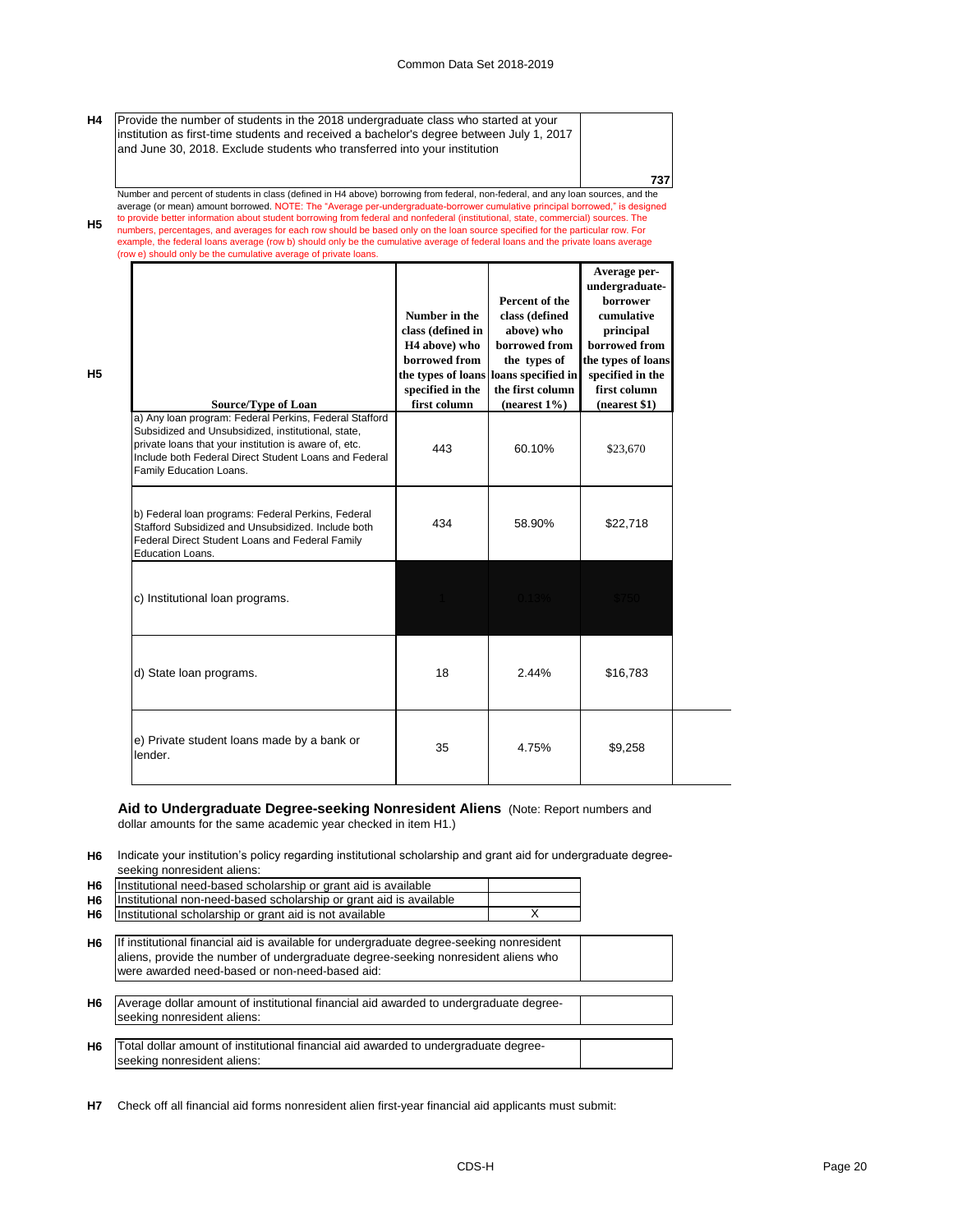| <b>H7</b> | Ilnstitution's own financial aid form             |  |
|-----------|---------------------------------------------------|--|
| H7        | <b>ICSS/Financial Aid PROFILE</b>                 |  |
| <b>H7</b> | International Student's Financial Aid Application |  |
| <b>H7</b> | International Student's Certification of Finances |  |
| <b>H7</b> | Other (specify):                                  |  |
|           |                                                   |  |

# **Process for First-Year/Freshman Students**

**H8** Check off all financial aid forms domestic first-year (freshman) financial aid applicants must submit:

| H <sub>8</sub> | <b>FAFSA</b>                         |  |
|----------------|--------------------------------------|--|
| H <sub>8</sub> | Institution's own financial aid form |  |
| H8             | <b>ICSS/Financial Aid PROFILE</b>    |  |
| H <sub>8</sub> | State aid form                       |  |
| H <sub>8</sub> | Noncustodial PROFILE                 |  |
| H <sub>8</sub> | Business/Farm Supplement             |  |
| H <sub>8</sub> | Other (specify):                     |  |
|                |                                      |  |

| H <sub>9</sub> | Indicate filing dates for first-year (freshman) students:                             |  |
|----------------|---------------------------------------------------------------------------------------|--|
| H <sub>9</sub> | Priority date for filing required financial aid forms:                                |  |
| H <sub>9</sub> | Deadline for filing required financial aid forms:                                     |  |
| H <sub>9</sub> | No deadline for filing required forms (applications processed on a<br>rolling basis): |  |

**H10** Indicate notification dates for first-year (freshman) students (answer a or b):

|                 | H <sub>10</sub> a) Students notified on or about (date): |     |    |
|-----------------|----------------------------------------------------------|-----|----|
| H <sub>10</sub> |                                                          | Yes | No |
|                 | H <sub>10</sub> b) Students notified on a rolling basis: |     |    |
| <b>H10</b>      | If yes, starting date:                                   | 3/1 |    |

**H11** Indicate reply dates:

|                      | <b>H11</b> Students must reply by (date): |                   |
|----------------------|-------------------------------------------|-------------------|
| <b>H11</b> or within | weeks of notification.                    | 2.00 <sub>1</sub> |

# **Types of Aid Available**

Please check off all types of aid available to undergraduates at your institution:

| H12 | Loans |
|-----|-------|
|     |       |

|                 | <b>H12 FEDERAL DIRECT STUDENT LOAN PROGRAM (DIRECT LOAN)</b>      |  |
|-----------------|-------------------------------------------------------------------|--|
| H <sub>12</sub> | Direct Subsidized Stafford Loans                                  |  |
|                 | <b>H12</b> Direct Unsubsidized Stafford Loans                     |  |
|                 | <b>H12</b> Direct PLUS Loans                                      |  |
|                 |                                                                   |  |
|                 | <b>H12</b> Federal Perkins Loans                                  |  |
|                 | <b>H12</b> Federal Nursing Loans                                  |  |
| H <sub>12</sub> | <b>State Loans</b>                                                |  |
|                 | H <sub>12</sub> College/university loans from institutional funds |  |
|                 | H <sub>12</sub> Other (specify):                                  |  |
|                 |                                                                   |  |

#### **H13** Scholarships and Grants

|                 | H13 NEED-BASED:                                                          |   |
|-----------------|--------------------------------------------------------------------------|---|
| H <sub>13</sub> | <b>Federal Pell</b>                                                      |   |
| H <sub>13</sub> | <b>SEOG</b>                                                              | v |
|                 | H <sub>13</sub> State scholarships/grants                                | v |
|                 | <b>H13</b> Private scholarships                                          | Х |
|                 | H13 College/university scholarship or grant aid from institutional funds | ◡ |
|                 | <b>H13</b> United Negro College Fund                                     |   |
|                 | <b>H13</b> Federal Nursing Scholarship                                   |   |
|                 | H <sub>13</sub> Other (specify):                                         |   |
|                 |                                                                          |   |

**H14** Check off criteria used in awarding institutional aid. Check all that apply.

| H <sub>14</sub>     |                                    | Non-Need Based | Need-Based |
|---------------------|------------------------------------|----------------|------------|
|                     | H <sub>14</sub> Academics          |                |            |
|                     | H <sub>14</sub> Alumni affiliation |                |            |
| H <sub>14</sub> Art |                                    |                |            |
|                     | <b>H<sub>14</sub></b> Athletics    |                |            |
|                     | H <sub>14</sub> Job skills         |                |            |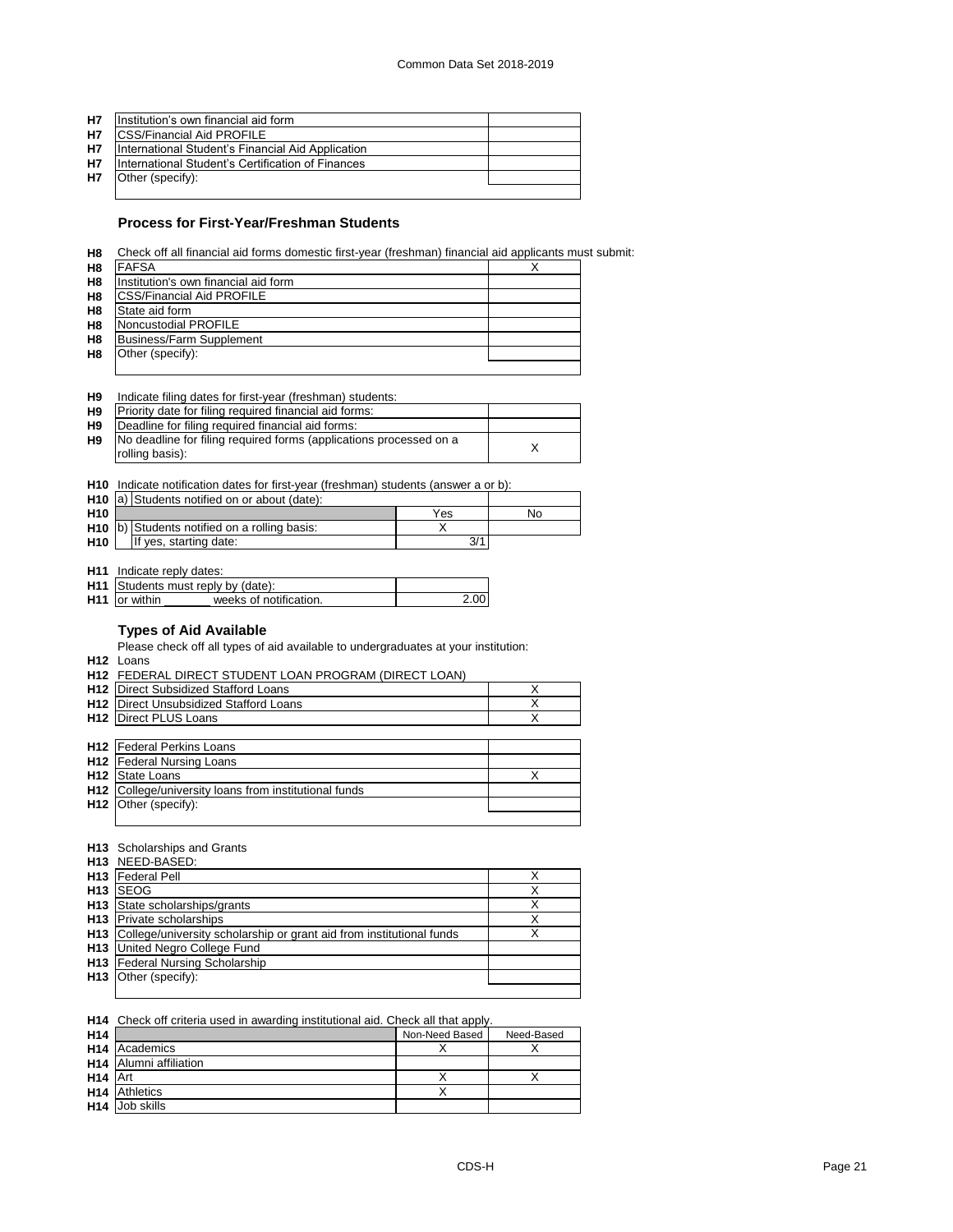| <b>H14 ROTC</b>                     |  |
|-------------------------------------|--|
| H <sub>14</sub> Leadership          |  |
| <b>H14</b> Minority status          |  |
| H <sub>14</sub> Music/drama         |  |
| <b>H14</b> Religious affiliation    |  |
| <b>H14</b> State/district residency |  |

**H15** If your institution has recently implemented any major financial aid policy, program, or initiative to make your institution more affordable to incoming students such as replacing loans with grants, or waiving costs for families below a certain income level please provide details below: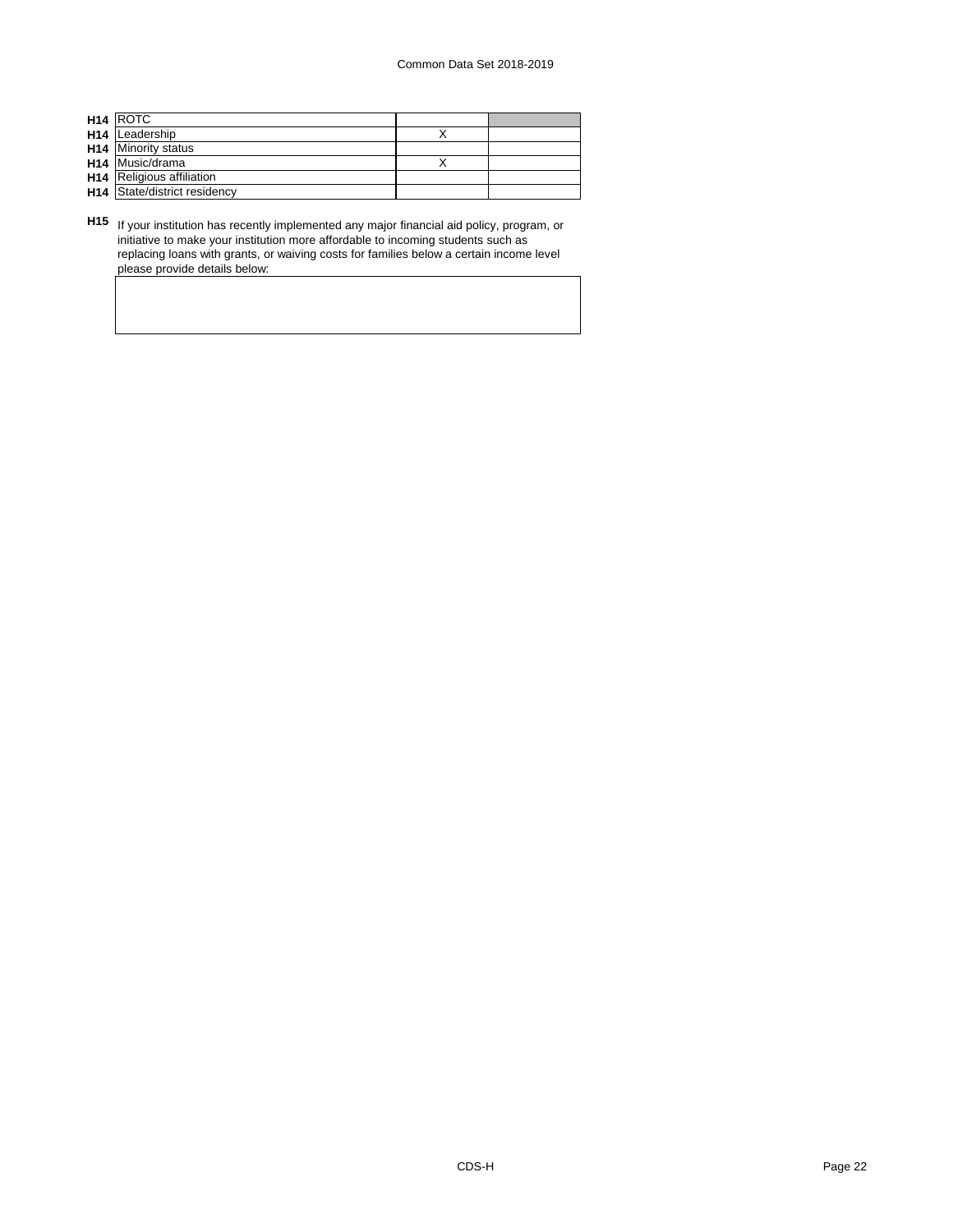# **I. INSTRUCTIONAL FACULTY AND CLASS SIZE**

**Please report the number of instructional faculty members in each category for Fall 2018. Include faculty who are on your institution's payroll on the census date your institution uses for IPEDS/AAUP.**

#### **I1**

The following definition of full-time instructional faculty is used by the American Association of University Professors (AAUP) in its annual Faculty Compensation Survey (the part time definitions are not used by AAUP). Instructional Faculty is defined as those members of the instructional-research staff whose major regular assignment is instruction, including those with released time for research. Use the chart below to determine inclusions and exclusions:

|                                                                                                                                                                                                                                          | Full-time | Part-time                                                                       |
|------------------------------------------------------------------------------------------------------------------------------------------------------------------------------------------------------------------------------------------|-----------|---------------------------------------------------------------------------------|
| (a) instructional faculty in preclinical and clinical medicine, faculty who are not paid (e.g.,<br>those who donate their services or are in the military), or research-only faculty, post-<br>doctoral fellows, or pre-doctoral fellows | Exclude   | Include only if<br>they teach one<br>or more non-<br>clinical credit<br>courses |
| (b) administrative officers with titles such as dean of students, librarian, registrar, coach,<br>and the like, even though they may devote part of their time to classroom instruction and<br>may have faculty status                   | Exclude   | Include if they<br>teach one or<br>more non-<br>clinical credit<br>courses      |
| (c) other administrators/staff who teach one or more non-clinical credit courses even<br>though they do not have faculty status                                                                                                          | Exclude   | Include                                                                         |
| (d) undergraduate or graduate students who assist in the instruction of courses, but have<br>titles such as teaching assistant, teaching fellow, and the like                                                                            | Exclude   | Exclude                                                                         |
| (e) faculty on sabbatical or leave with pay                                                                                                                                                                                              | Include   | Exclude                                                                         |
| (f) faculty on leave without pay                                                                                                                                                                                                         | Exclude   | Exclude                                                                         |
| (g) replacement faculty for faculty on sabbatical leave or leave with pay                                                                                                                                                                | Exclude   | Include                                                                         |

*Full-time instructional faculty:* faculty employed on a full-time basis for instruction (including those with released time for research)

*Part-time instructional faculty:* Adjuncts and other instructors being paid solely for part-time classroom instruction. Also includes full-time faculty teaching less than two semesters, three quarters, two trimesters, or two four-month sessions. Employees who are not considered full-time instructional faculty but who teach one or more non-clinical credit courses may be counted as part-time faculty.

*Minority faculty: includes faculty who designate themselves as Black, non-Hispanic; American Indian or Alaska Native; Asian, Native Hawaiian or other Pacific Islander, or Hispanic.* 

*Doctorate: includes such degrees as Doctor of Philosophy, Doctor of Education, Doctor of Juridical Science, and Doctor of Public Health in any field such as arts, sciences, education, engineering, business, and public administration. Also*  includes terminal degrees formerly designated as "first professional," including dentistry (DDS or DMD), medicine (MD), *optometry (OD), osteopathic medicine (DO), pharmacy (DPharm or BPharm), podiatric medicine (DPM), veterinary medicine (DVM), chiropractic (DC or DCM), or law (JD).*

*Terminal degree:* the highest degree in a field: example, M. Arch (architecture) and MFA (master of fine arts).

| 11           |    |                                                                    | Full-Time | Part-Time | Total |
|--------------|----|--------------------------------------------------------------------|-----------|-----------|-------|
| 11           | a) | Total number of instructional faculty                              | 368       | 142       | 510   |
| 11           | b. | Total number who are members of minority groups                    | 52        | 14        | 66    |
| 11           |    | Total number who are women                                         | 171       | 81        | 252   |
| $\mathsf{I}$ | d  | Total number who are men                                           | 197       | 61        | 258   |
| $\mathbf{I}$ | e. | Total number who are nonresident aliens (international)            |           |           |       |
|              |    | Total number with doctorate, or other terminal degree              |           |           |       |
| 11           |    |                                                                    | 207       | 9         | 216   |
|              | g) | Total number whose highest degree is a master's but not a terminal |           |           |       |
| 11           |    | master's                                                           | 84        | 43        | 127   |
| 11           |    | Total number whose highest degree is a bachelor's                  |           | 3         |       |
|              |    | Total number whose highest degree is unknown or other (Note:       |           |           |       |
| $\mathbf{I}$ |    | Items f, g, h, and i must sum up to item a.)                       | 77        | 87        | 164   |
|              |    | Total number in stand-alone graduate/ professional programs in     |           |           |       |
| 11           |    | which faculty teach virtually only graduate-level students         |           |           |       |

#### **I2 Student to Faculty Ratio**

Report the Fall 2018 ratio of full-time equivalent students (full-time plus 1/3 part time) to full-time equivalent instructional faculty (full time plus 1/3 part time). In the ratio calculations, exclude both faculty and students in stand-alone graduate or professional programs such as medicine, law, veterinary, dentistry, social work, business, or public health in which faculty teach virtually only graduate-level students. Do not count undergraduate or graduate student teaching assistants as faculty.

| 12 | Fall 2018 Student to Faculty ratio | I 8 I to | (based on |                  | 7418.33 students |
|----|------------------------------------|----------|-----------|------------------|------------------|
|    |                                    |          | andl      | 415.33 faculty). |                  |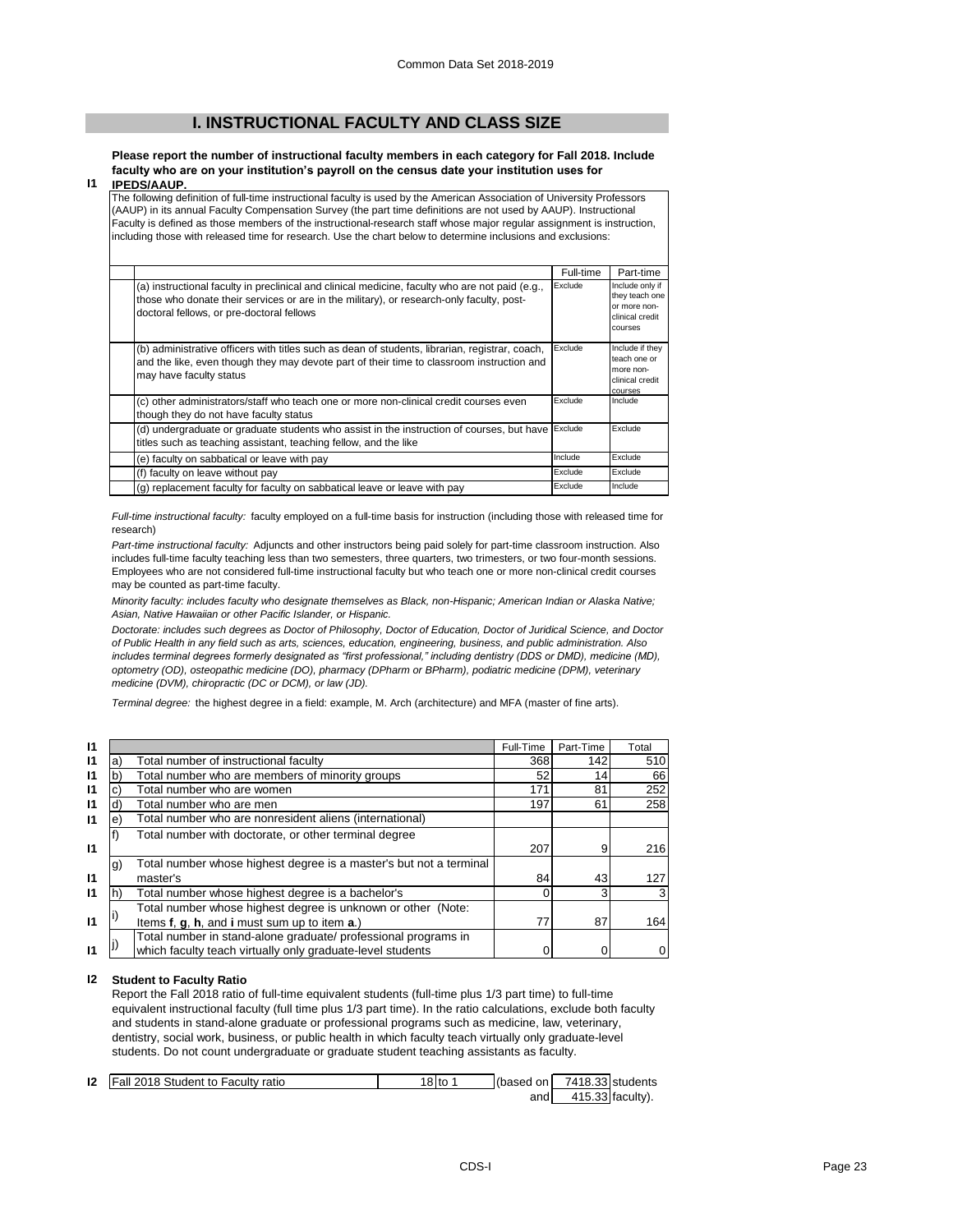# **I3 Undergraduate Class Size**

In the table below, please use the following definitions to report information about the size of classes and class sections offered in the Fall 2018 term.

*Class Sections:* A class section is an organized course offered for credit, identified by discipline and number, meeting at a stated time or times in a classroom or similar setting, and not a subsection such as a laboratory or discussion session. Undergraduate class sections are defined as any sections in which at least one degree-seeking undergraduate student is enrolled for credit. Exclude distance learning classes and noncredit classes and individual instruction such as dissertation or thesis research, music instruction, or one-to-one readings. Exclude students in independent study, co-operative programs, internships, foreign language taped tutor sessions, practicums, and all students in one-on-one classes. Each class section should be counted only once and should not be duplicated because of course catalog crosslistings.

*Class Subsections:* A class subsection includes any subsection of a course, such as laboratory, recitation, and discussion subsections that are supplementary in nature and are scheduled to meet separately from the lecture portion of the course. Undergraduate subsections are defined as any subsections of courses in which degree-seeking undergraduate students enrolled for credit. As above, exclude noncredit classes and individual instruction such as dissertation or thesis research, music instruction, or one-to-one readings. Each class subsection should be counted only once and should not be duplicated because of cross-listings.

Using the above definitions, please report for each of the following class-size intervals the number of class sections and class subsections offered in Fall 2018. For example, a lecture class with 800 students who met at another time in 40 separate labs with 20 students should be counted once in the "100+" column in the class section column and 40 times under the "20-29" column of the class subsections table.

| 13 | Undergraduate Class Size (provide numbers) |       |           |           |       |       |       |        |       |
|----|--------------------------------------------|-------|-----------|-----------|-------|-------|-------|--------|-------|
| 13 | <b>CLASS</b>                               | 2-9   | $10 - 19$ | $20 - 29$ | 30-39 | 40-49 | 50-99 | $100+$ | Total |
| 13 | <b>SECTIONS</b>                            | 91    | 224       | 227       | 170   | 73    | 63    | 9      | 857   |
|    |                                            |       |           |           |       |       |       |        |       |
| 13 | <b>CLASS SUB-</b>                          | $2-9$ | $10 - 19$ | $20 - 29$ | 30-39 | 40-49 | 50-99 | 100+   | Total |
| 13 | <b>SECTIONS</b>                            | 19    | 82        | 86        | 19    | 3     | ◠     |        | 211   |

#### **I3**

## **Number of Class Sections with Undergraduates Enrolled**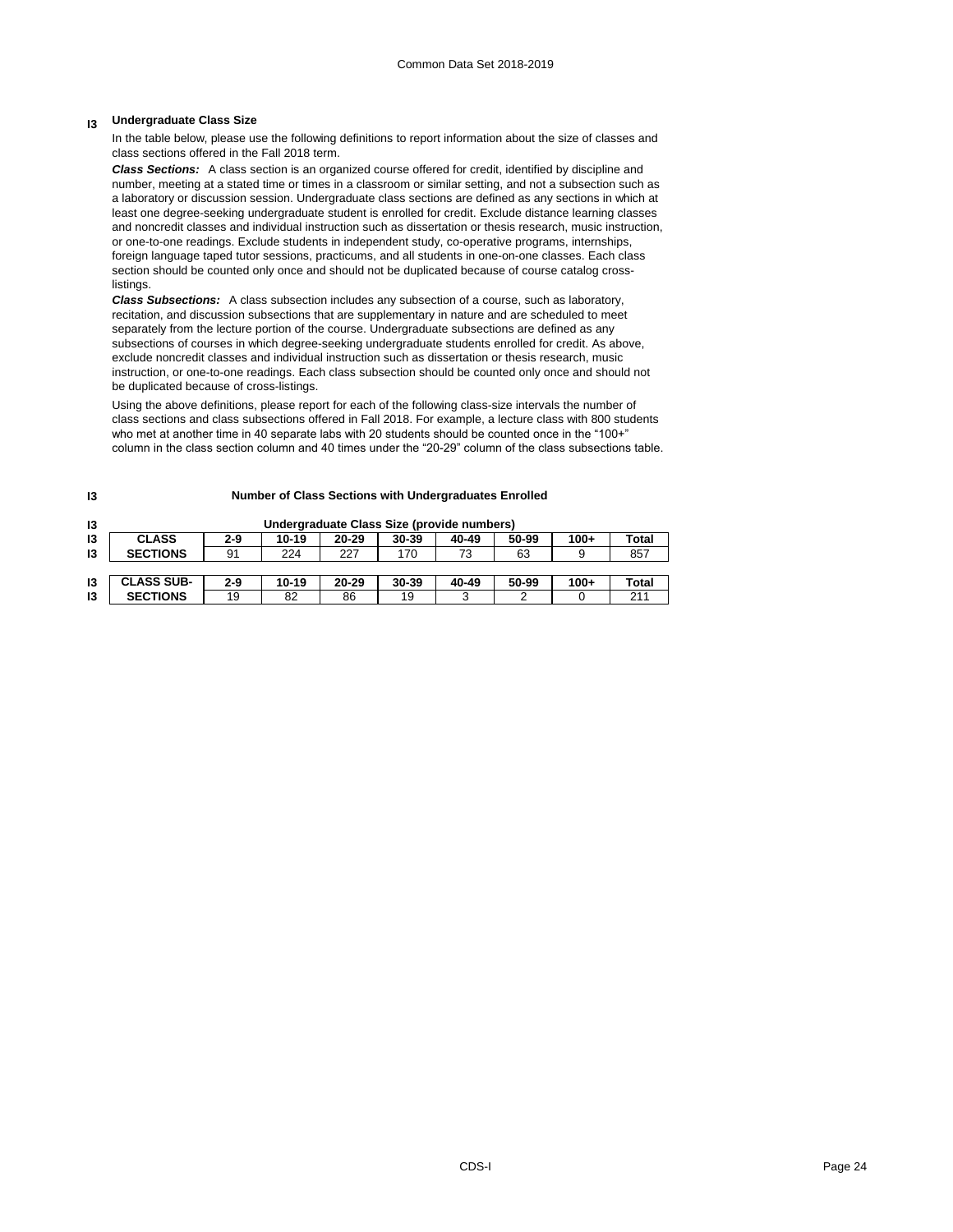# **J. DEGREES CONFERRED**

## **J1 Degrees conferred between July 1, 2017 and June 30, 2018**

J1 For each of the following discipline areas, provide the percentage of diplomas/certificates, associate, and bachelor's degrees awarded. To determine the percentage, use majors, not headcount (e.g., students with one degree but a double major will be represented twice). Calculate the percentage from your institution's IPEDS Completions by using the sum of 1st and 2nd majors for each CIP code as the numerator and the sum of the Grand Total by 1st Majors and the Grand Total by 2nd major as the denominator. If you prefer, you can compute the percentages using 1st majors only.

| J <sub>1</sub> | Category                                              | <b>Diploma/Certificates</b> | Associate | Bachelor's | CIP 2010 Categories<br>to Include |
|----------------|-------------------------------------------------------|-----------------------------|-----------|------------|-----------------------------------|
| J1             | Agriculture                                           |                             |           | 10%        | 1                                 |
| J1             | Natural resources and conservation                    |                             |           | 1%         | 3                                 |
| J1             | Architecture                                          |                             |           |            | $\overline{4}$                    |
| J1             | Area, ethnic, and gender studies                      |                             |           |            | 5                                 |
| J1             | Communication/journalism                              |                             |           | 4%         | 9                                 |
| J1             | Communication technologies                            |                             |           |            | 10                                |
| J1             | Computer and information sciences                     |                             |           | 1%         | 11                                |
| J1             | Personal and culinary services                        |                             |           |            | $\overline{12}$                   |
| J1             | Education                                             |                             |           | 7%         | 13                                |
| J1             | Engineering                                           |                             |           | 4%         | 14                                |
| J1             | Engineering technologies                              |                             |           | 1%         | 15                                |
| J1             | Foreign languages, literatures, and linguistics       |                             |           | 1%         | 16                                |
| J1             | Family and consumer sciences                          |                             |           |            | 19                                |
| J1             | Law/legal studies                                     |                             |           |            | 22                                |
| J1             | English                                               |                             |           | 1%         | 23                                |
| J1             | Liberal arts/general studies                          |                             |           | 10%        | 24                                |
| J1             | Library science                                       |                             |           |            | 25                                |
| J1             | Biological/life sciences                              |                             |           | 4%         | 26                                |
| J1             | Mathematics and statistics                            |                             |           | 0%         | 27                                |
| J1             | Military science and military technologies            |                             |           |            | 28 & 29                           |
| J1             | Interdisciplinary studies                             |                             |           | 4%         | 30                                |
| J1             | Parks and recreation                                  |                             |           | 4%         | $\overline{31}$                   |
| J1             | Philosophy and religious studies                      |                             |           |            | 38                                |
| J1             | Theology and religious vocations                      |                             |           |            | 39                                |
| J1             | Physical sciences                                     |                             |           | 1%         | 40                                |
| J1             | Science technologies                                  |                             |           |            | 41                                |
| J1             | Psychology                                            |                             |           | 3%         | 42                                |
| J1             | Homeland Security, law enforcement, firefighting, and |                             |           | 3%         | 43                                |
|                | protective services                                   |                             |           |            |                                   |
| J1             | Public administration and social services             |                             |           | 5%         | 44                                |
| J <sub>1</sub> | Social sciences                                       |                             |           | 1%         | 45                                |
| J1             | <b>Construction</b> trades                            |                             |           |            | 46                                |
| J1             | Mechanic and repair technologies                      |                             |           |            | 47                                |
| J1             | Precision production                                  |                             |           |            | 48                                |
| J1             | Transportation and materials moving                   |                             |           |            | 49                                |
| J1             | Visual and performing arts                            |                             |           | 6%         | 50                                |
| J1             | Health professions and related programs               |                             |           | 12%        | 51                                |
| J1             | Business/marketing                                    |                             |           | 15%        | 52                                |
| J1             | History                                               |                             |           | 1%         | 54                                |
| J1             | Other                                                 |                             |           |            |                                   |
| J1             | TOTAL (should = 100%)                                 | 0.00%                       | 0.00%     | 100.01%    |                                   |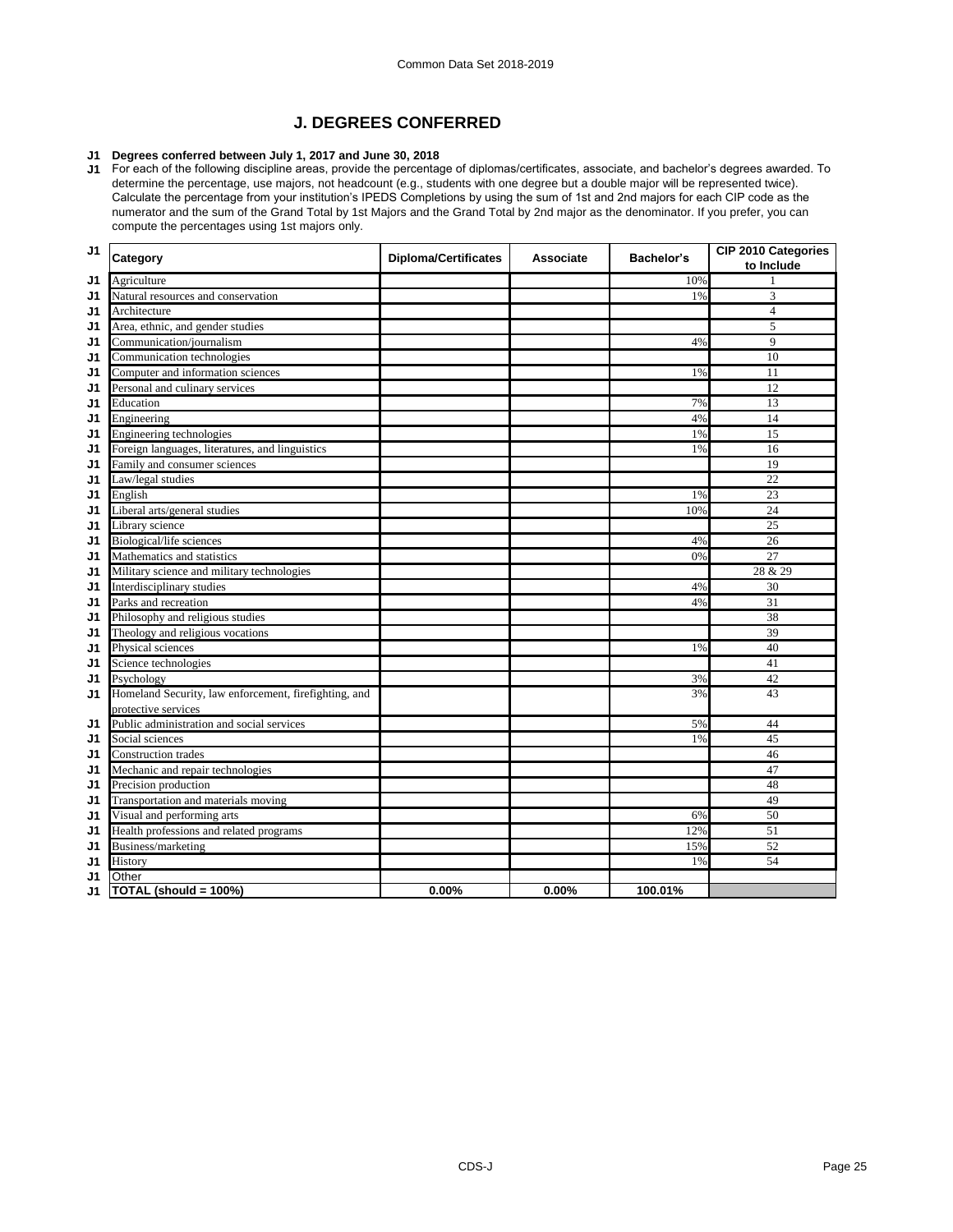| <b>Common Data Set Definitions</b>                                                                                                                                                                                       |
|--------------------------------------------------------------------------------------------------------------------------------------------------------------------------------------------------------------------------|
| All definitions related to the financial aid section appear at the end of the Definitions document.                                                                                                                      |
|                                                                                                                                                                                                                          |
| Items preceded by an asterisk (*) represent definitions agreed to among publishers which do not appear on                                                                                                                |
| the CDS document but may be present on individual publishers' surveys.                                                                                                                                                   |
|                                                                                                                                                                                                                          |
| * Academic advisement: Plan under which each student is assigned to a faculty member or a trained                                                                                                                        |
| adviser, who, through regular meetings, helps the student plan and implement immediate and long-term                                                                                                                     |
| academic and vocational goals.                                                                                                                                                                                           |
| Accelerated program: Completion of a college program of study in fewer than the usual number of years,                                                                                                                   |
| most often by attending summer sessions and carrying extra courses during the regular academic term.                                                                                                                     |
| Admitted student: Applicant who is offered admission to a degree-granting program at your institution.                                                                                                                   |
| * Adult student services: Admission assistance, support, orientation, and other services expressly for                                                                                                                   |
| adults who have started college for the first time, or who are re-entering after a lapse of a few years.                                                                                                                 |
| American Indian or Alaska Native: A person having origins in any of the original peoples of North and                                                                                                                    |
| South America (including Central America) and maintaining tribal affiliation or community attachment.                                                                                                                    |
|                                                                                                                                                                                                                          |
| Applicant (first-time, first year): An individual who has fulfilled the institution's requirements to be                                                                                                                 |
| considered for admission (including payment or waiving of the application fee, if any) and who has been                                                                                                                  |
| notified of one of the following actions: admission, nonadmission, placement on waiting list, or application<br>withdrawn (by applicant or institution).                                                                 |
| Application fee: That amount of money that an institution charges for processing a student's application for                                                                                                             |
| acceptance. This amount is not creditable toward tuition and required fees, nor is it refundable if the student                                                                                                          |
| is not admitted to the institution.                                                                                                                                                                                      |
| Asian: A person having origins in any of the original peoples of the Far East, Southeast Asia, or the Indian                                                                                                             |
| subcontinent, including, for example, Cambodia, China, India, Japan, Korea, Malaysia, Pakistan, the                                                                                                                      |
| Philippine Islands, Thailand, and Vietnam.                                                                                                                                                                               |
| Associate degree: An award that normally requires at least two but less than four years of full-time                                                                                                                     |
| equivalent college work.                                                                                                                                                                                                 |
| Bachelor's degree: An award (baccalaureate or equivalent degree, as determined by the Secretary of the<br>U.S. Department of Education) that normally requires at least four years but not more than five years of full- |
| time equivalent college-level work. This includes ALL bachelor's degrees conferred in a five-year                                                                                                                        |
| cooperative (work-study plan) program. (A cooperative plan provides for alternate class attendance and                                                                                                                   |
| employment in business, industry, or government; thus, it allows students to combine actual work                                                                                                                         |
| experience with their college studies.) Also, it includes bachelor's degrees in which the normal four years of                                                                                                           |
| work are completed in three years.                                                                                                                                                                                       |
| Black or African American: A person having origins in any of the black racial groups of Africa.                                                                                                                          |
| Board (charges): Assume average cost for 19 meals per week or the maximum meal plan.                                                                                                                                     |
| Books and supplies (costs): Average cost of books and supplies. Do not include unusual costs for special                                                                                                                 |
| groups of students (e.g., engineering or art majors), unless they constitute the majority of students at your<br>institution.                                                                                            |
| Calendar system: The method by which an institution structures most of its courses for the academic year.                                                                                                                |
|                                                                                                                                                                                                                          |
| Campus Ministry: Religious student organizations (denominational or nondenominational) devoted to                                                                                                                        |
| fostering religious life on college campuses. May also refer to Campus Crusade for Christ, an<br>interdenominational Christian organization.                                                                             |
| * Career and placement services: A range of services, including (often) the following: coordination of visits                                                                                                            |
| of employers to campus; aptitude and vocational testing; interest inventories, personal counseling; help in                                                                                                              |
| resume writing, interviewing, launching the job search; listings for those students desiring employment and                                                                                                              |
| those seeking permanent positions; establishment of a permanent reference folder; career resource                                                                                                                        |
| materials.                                                                                                                                                                                                               |
| Carnegie units: One year of study or the equivalent in a secondary school subject.                                                                                                                                       |
| Certificate: See Postsecondary award, certificate, or diploma.<br>Class rank: The relative numerical position of a student in his or her graduating class, calculated by the                                             |
| high school on the basis of grade-point average, whether weighted or unweighted.                                                                                                                                         |
| <b>College-preparatory program:</b> Courses in academic subjects (English, history and social studies, foreign                                                                                                           |
| languages, mathematics, science, and the arts) that stress preparation for college or university study.                                                                                                                  |
| <b>Common Application:</b> The standard application form distributed by the National Association of Secondary                                                                                                            |
| School Principals for a large number of private colleges who are members of the Common Application                                                                                                                       |
| Group.                                                                                                                                                                                                                   |
| Community service program: Referral center for students wishing to perform volunteer work in the                                                                                                                         |
| community or participate in volunteer activities coordinated by academic departments.                                                                                                                                    |
| Commuter: A student who lives off campus in housing that is not owned by, operated by, or affiliated with                                                                                                                |
| the college. This category includes students who commute from home and students who have moved to the                                                                                                                    |
| area to attend college.                                                                                                                                                                                                  |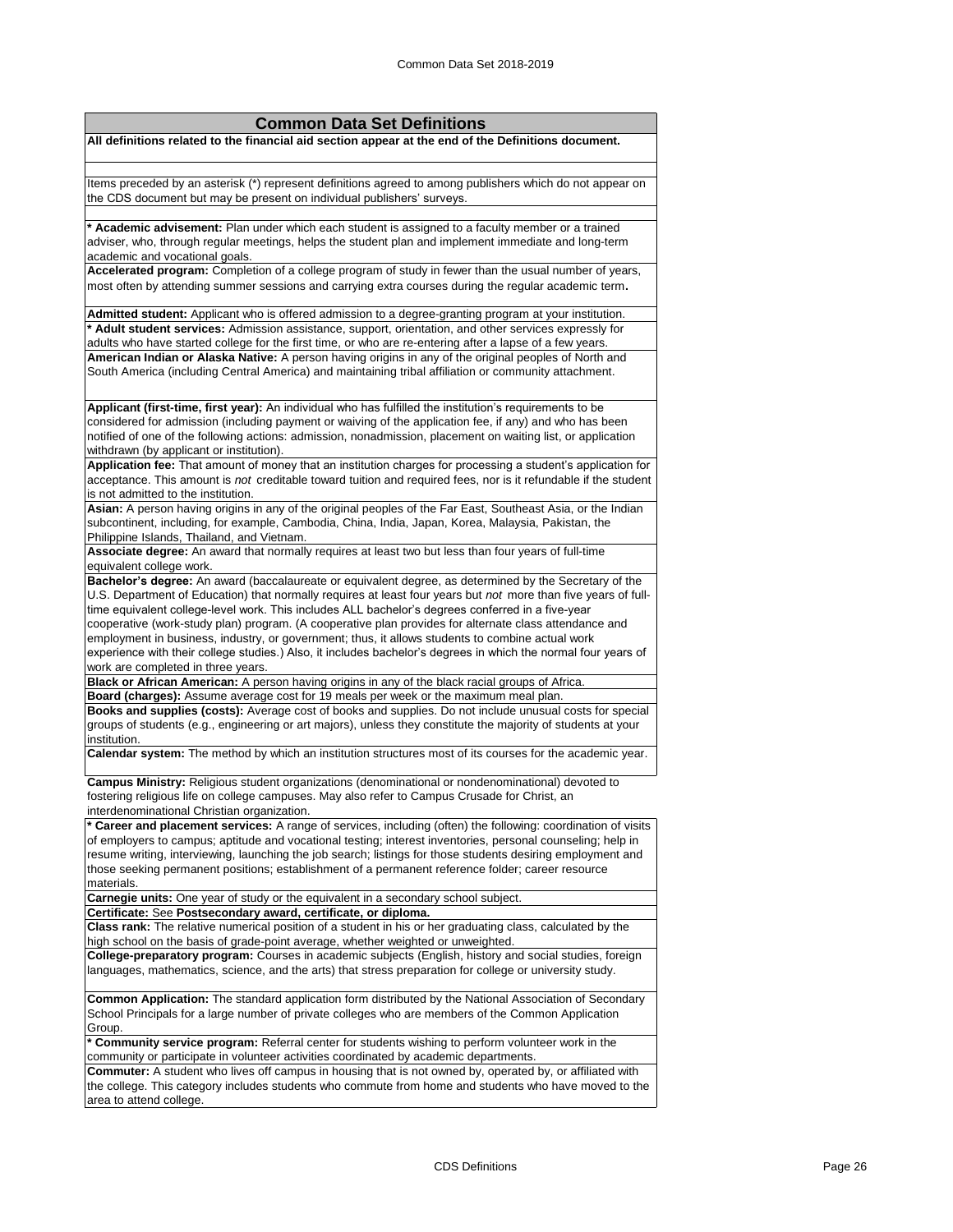**Contact hour:** A unit of measure that represents an hour of scheduled instruction given to students. Also referred to as clock hour. **Continuous basis (for program enrollment):** A calendar system classification that is used by institutions that enroll students at any time during the academic year. For example, a cosmetology school or a word processing school might allow students to enroll and begin studies at various times, with no requirement that classes begin on a certain date. **Cooperative education program:** A program that provides for alternate class attendance and employment in business, industry, or government. **Cooperative housing:** College-owned, -operated, or -affiliated housing in which students share room and board expenses and participate in household chores to reduce living expenses. **\* Counseling service:** Activities designed to assist students in making plans and decisions related to their education, career, or personal development. **Credit:** Recognition of attendance or performance in an instructional activity (course or program) that can be applied by a recipient toward the requirements for a degree, diploma, certificate, or other formal award.

**Credit course:** A course that, if successfully completed, can be applied toward the number of courses required for achieving a degree, diploma, certificate, or other formal award.

**Credit hour:** A unit of measure representing an hour (50 minutes) of instruction over a 15-week period in a semester or trimester system or a 10-week period in a quarter system. It is applied toward the total number of hours needed for completing the requirements of a degree, diploma, certificate, or other formal award.

**Cross-registration:** A system whereby students enrolled at one institution may take courses at another institution without having to apply to the second institution.

**Deferred admission:** The practice of permitting admitted students to postpone enrollment, usually for a period of one academic term or one year.

**Degree:** An award conferred by a college, university, or other postsecondary education institution as official recognition for the successful completion of a program of studies.

**Degree-seeking students:** Students enrolled in courses for credit who are recognized by the institution as seeking a degree or formal award. At the undergraduate level, this is intended to include students enrolled in vocational or occupational programs.

**Differs by program (calendar system):** A calendar system classification that is used by institutions that have occupational/vocational programs of varying length. These schools may enroll students at specific times depending on the program desired. For example, a school might offer a two-month program in January, March, May, September, and November; and a three-month program in January, April, and October.

**Diploma:** See **Postsecondary award, certificate, or diploma.**

**Distance learning:** An option for earning course credit at off-campus locations via cable television, internet, satellite classes, videotapes, correspondence courses, or other means.

**Doctor's degree-research/scholarship:** A Ph.D. or other doctor's degree that requires advanced work beyond the master's level, including the preparation and defense of a dissertation based on original research, or the planning and execution of an original project demonstrating substantial artistic or scholarly achievement. Some examples of this type of degree may include Ed.D., D.M.A., D.B.A., D.Sc., D.A., or D.M, and others, as designated by the awarding institution.

**Doctor's degree-professional practice:** A doctor's degree that is conferred upon completion of a program providing the knowledge and skills for the recognition, credential, or license required for professional practice. The degree is awarded after a period of study such that the total time to the degree, including both pre-professional and professional preparation, equals at least six full-time equivalent academic years. Some of these degrees were formerly classified as "first-professional" and may include: Chiropractic (D.C. or D.C.M.); Dentistry (D.D.S. or D.M.D.); Law (L.L.B. or J.D.); Medicine (M.D.); Optometry (O.D.); Osteopathic Medicine (D.O); Pharmacy (Pharm.D.); Podiatry (D.P.M., Pod.D., D.P.); or, Veterinary Medicine (D.V.M.), and others, as designated by the awarding institution.

**Doctor's degree-other:** A doctor's degree that does not meet the definition of a doctor's degree research/scholarship or a doctor's degree - professional practice.

**Double major:** Program in which students may complete two undergraduate programs of study simultaneously.

**Dual enrollment:** A program through which high school students may enroll in college courses while still enrolled in high school. Students are not required to apply for admission to the college in order to participate.

**Early action plan:** An admission plan that allows students to apply and be notified of an admission decision well in advance of the regular notification dates. If admitted, the candidate is not committed to enroll; the student may reply to the offer under the college's regular reply policy.

**Early admission:** A policy under which students who have not completed high school are admitted and enroll full time in college, usually after completion of their junior year.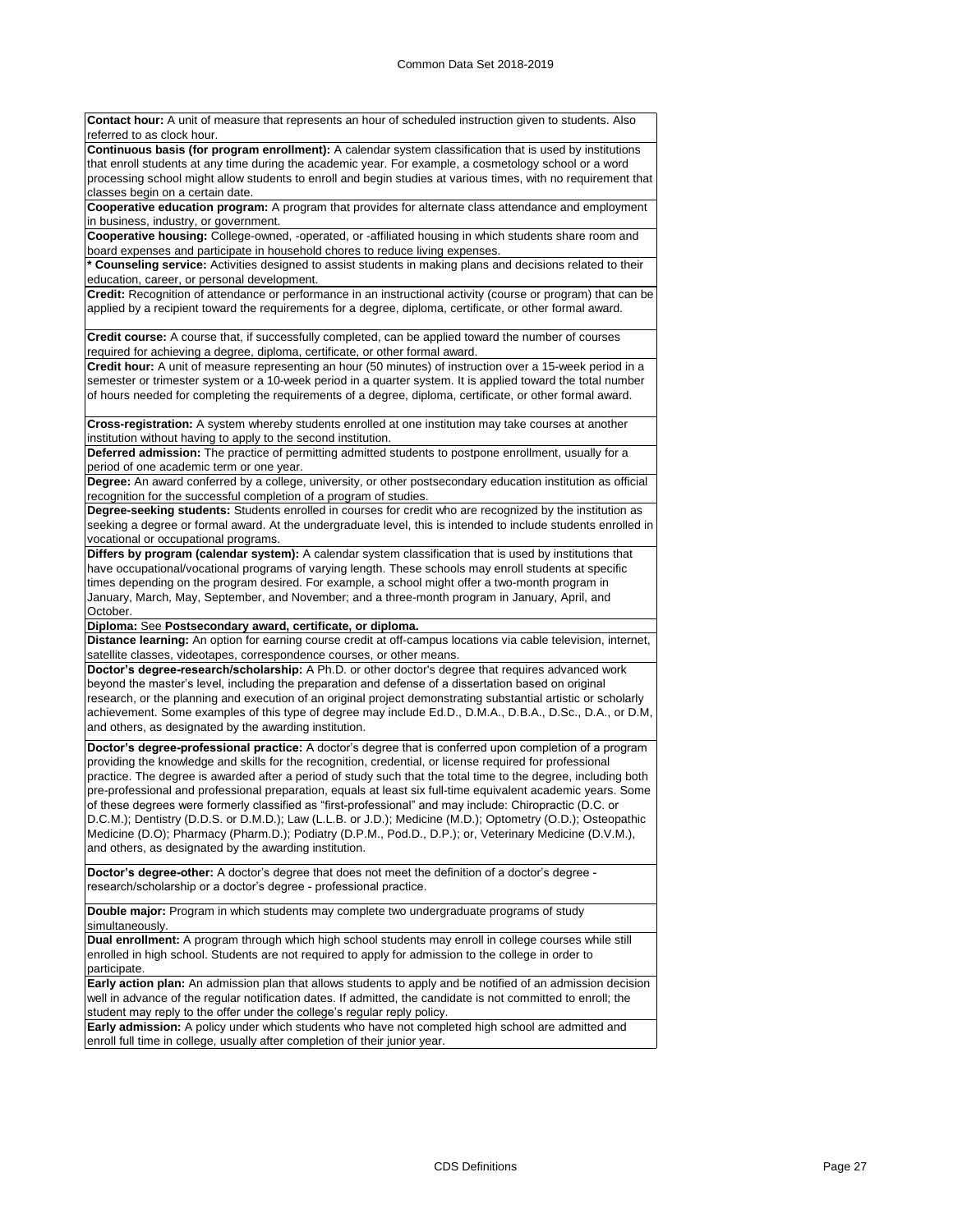**Early decision plan:** A plan that permits students to apply and be notified of an admission decision (and financial aid offer if applicable) well in advance of the regular notification date. Applicants agree to accept an offer of admission and, if admitted, to withdraw their applications from other colleges. There are three possible decisions for early decision applicants: admitted, denied, or not admitted but forwarded for consideration with the regular applicant pool, without prejudice.

**English as a Second Language (ESL):** A course of study designed specifically for students whose native language is not English.

**Exchange student program-domestic:** Any arrangement between a student and a college that permits study for a semester or more at another college **in the United States** without extending the amount of time required for a degree. **See also Study abroad**.

**External degree program:** A program of study in which students earn credits toward a degree through independent study, college courses, proficiency examinations, and personal experience. External degree programs require minimal or no classroom attendance.

**Extracurricular activities (as admission factor):** Special consideration in the admissions process given for participation in both school and nonschool-related activities of interest to the college, such as clubs, hobbies, student government, athletics, performing arts, etc.

First-time student: A student attending any institution for the first time at the level enrolled. Includes students enrolled in the fall term who attended a postsecondary institution for the first time at the same level in the prior summer term. Also includes students who entered with advanced standing (college credit earned before graduation from high school).

**First-time, first-year (freshman) student:** A student attending any institution for the first time at the undergraduate level. Includes students enrolled in the fall term who attended college for the first time in the prior summer term. Also includes students who entered with advanced standing (college credits earned before graduation from high school).

**First-year student:** A student who has completed less than the equivalent of 1 full year of undergraduate work; that is, less than 30 semester hours (in a 120-hour degree program) or less than 900 contact hours.

**Freshman:** A first-year undergraduate student.

**\*Freshman/new student orientation:** Orientation addressing the academic, social, emotional, and intellectual issues involved in beginning college. May be a few hours or a few days in length; at some colleges, there is a fee.

**Full-time student (undergraduate):** A student enrolled for 12 or more semester credits, 12 or more quarter credits, or 24 or more contact hours a week each term.

**Geographical residence (as admission factor):** Special consideration in the admission process given to students from a particular region, state, or country of residence.

**Grade-point average (academic high school GPA):** The sum of grade points a student has earned in secondary school divided by the number of courses taken. The most common system of assigning numbers to grades counts four points for an A, three points for a B, two points for a C, one point for a D, and no points for an E or F. Unweighted GPA's assign the same weight to each course. Weighting gives students additional points for their grades in advanced or honors courses.

**Graduate student:** A student who holds a bachelor's or equivalent, and is taking courses at the postbaccalaureate level.

**\* Health services:** Free or low cost on-campus primary and preventive health care available to students.

**High school diploma or recognized equivalent:** A document certifying the successful completion of a prescribed secondary school program of studies, or the attainment of satisfactory scores on the Tests of General Educational Development (GED), or another state-specified examination.

**Hispanic or Latino:** A person of Mexican, Puerto Rican, Cuban, South or Central American, or other Spanish culture or origin, regardless of race.

**Honors program:** Any special program for very able students offering the opportunity for educational enrichment, independent study, acceleration, or some combination of these.

**Independent study:** Academic work chosen or designed by the student with the approval of the department concerned, under an instructor's supervision, and usually undertaken outside of the regular classroom structure.

**In-state tuition:** The tuition charged by institutions to those students who meet the state's or institution's residency requirements.

**International student:** See **Nonresident alien.**

**International student group:** Student groups that facilitate cultural dialogue, support a diverse campus, assist international students in acclimation and creating a social network.

**Internship:** Any short-term, supervised work experience usually related to a student's major field, for which the student earns academic credit. The work can be full- or part-time, on- or off-campus, paid or unpaid.

**\* Learning center:** Center offering assistance through tutors, workshops, computer programs, or audiovisual equipment in reading, writing, math, and skills such as taking notes, managing time, taking tests.

**\* Legal services:** Free or low cost legal advice for a range of issues (personal and other).

**Liberal arts/career combination:** Program in which a student earns undergraduate degrees in two separate fields, one in a liberal arts major and the other in a professional or specialized major, whether on campus or through cross-registration.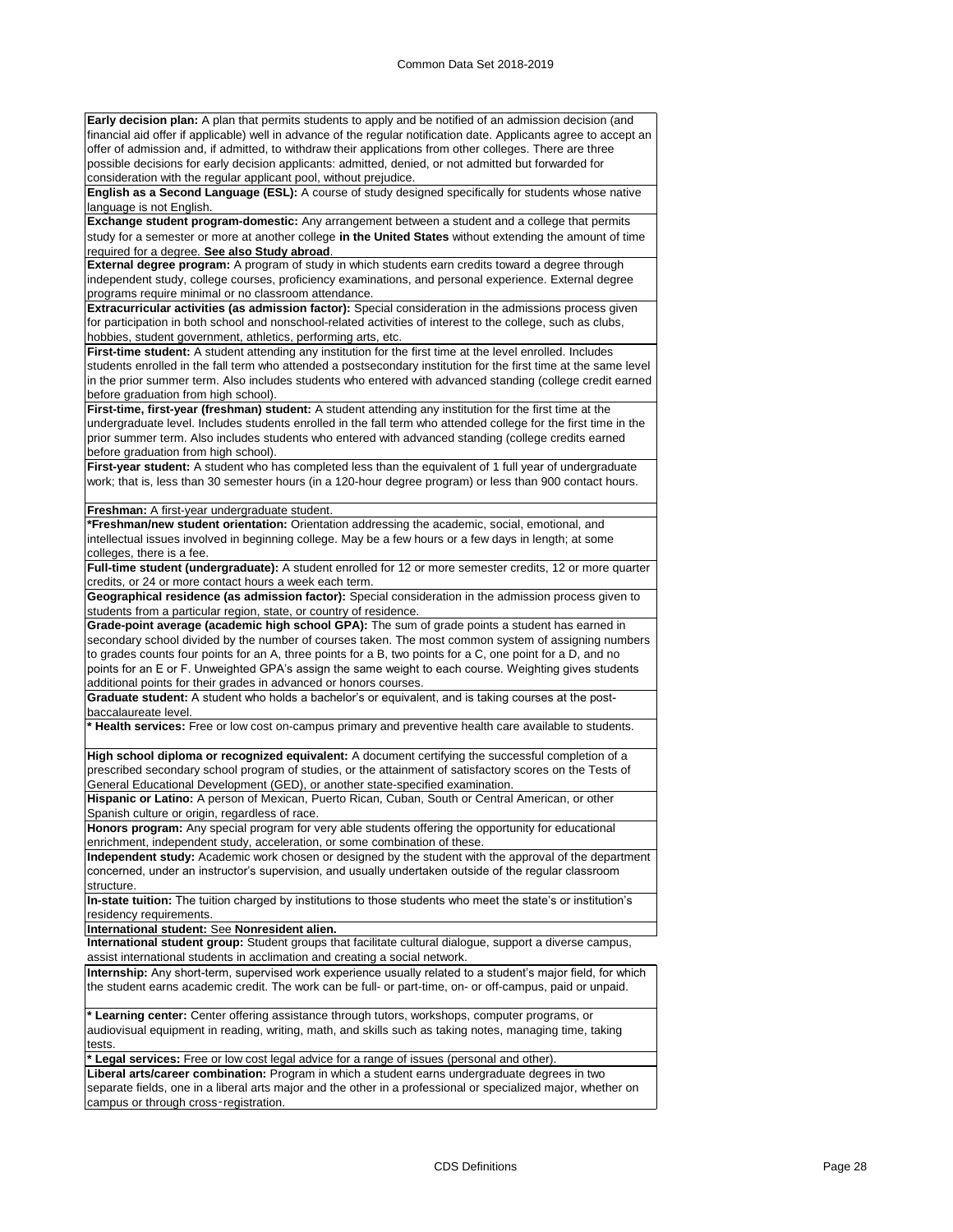**Master's degree:** An award that requires the successful completion of a program of study of generally one or two full-time equivalent academic years of work beyond the bachelor's degree. Some of these degrees, such as those in Theology (M.Div., M.H.L./Rav) that were formerly classified as "first-professional", may require more than two full-time equivalent academic years of work.

**Minority affiliation (as admission factor):** Special consideration in the admission process for members of designated racial/ethnic minority groups.

**\* Minority student center:** Center with programs, activities, and/or services intended to enhance the college experience of students of color.

**Model United Nations:** A simulation activity focusing on conflict resolution, globalization, and diplomacy. Assuming roles as foreign ambassadors and "delegates," students conduct research, engage in debate, draft resolutions, and may participate in a national Model UN conference.

**Native Hawaiian or Other Pacific Islander:** A person having origins in any of the original peoples of Hawaii, Guam, Samoa, or other Pacific Islands.

**Nonresident alien:** A person who is not a citizen or national of the United States and who is in this country on a visa or temporary basis and does not have the right to remain indefinitely.

**\* On-campus day care:** Licensed day care for students' children (usually age 3 and up); usually for a fee.

**Open admission:** Admission policy under which virtually all secondary school graduates or students with GED equivalency diplomas are admitted without regard to academic record, test scores, or other qualifications.

**Other expenses (costs):** Include average costs for clothing, laundry, entertainment, medical (if not a required fee), and furnishings.

**Out-of-state tuition:** The tuition charged by institutions to those students who do not meet the institution's or state's residency requirements.

Part-time student (undergraduate): A student enrolled for fewer than 12 credits per semester or quarter, or fewer than 24 contact hours a week each term.

**\* Personal counseling**: One-on-one or group counseling with trained professionals for students who want to explore personal, educational, or vocational issues.

**Post-baccalaureate certificate:** An award that requires completion of an organized program of study requiring 18 credit hours beyond the bachelor's; designed for persons who have completed a baccalaureate degree but do not meet the requirements of academic degrees carrying the title of master.

**Post-master's certificate:** An award that requires completion of an organized program of study of 24 credit hours beyond the master's degree but does not meet the requirements of academic degrees at the doctoral level.

**Postsecondary award, certificate, or diploma:** Includes the following three IPEDS definitions for postsecondary awards, certificates, and diplomas of varying durations and credit/contact hour requirements—

*Less Than 1 Academic Year:* Requires completion of an organized program of study at the postsecondary level (below the baccalaureate degree) in less than 1 academic year (2 semesters or 3 quarters) or in less than 900 contact hours by a student enrolled full-time.

*At Least 1 But Less Than 2 Academic Years:* Requires completion of an organized program of study at the postsecondary level (below the baccalaureate degree) in at least 1 but less than 2 full-time equivalent academic years, or designed for completion in at least 30 but less than 60 credit hours, or in at least 900 but less than 1,800 contact hours.

*At Least 2 But Less Than 4 Academic Years:* Requires completion of an organized program of study at the postsecondary level (below the baccalaureate degree) in at least 2 but less than 4 full-time equivalent academic years, or designed for completion in at least 60 but less than 120 credit hours, or in at least 1,800 but less than 3,600 contact hours.

**Private institution:** An educational institution controlled by a private individual(s) or by a nongovernmental agency, usually supported primarily by other than public funds, and operated by other than publicly elected or appointed officials.

**Private for-profit institution:** A private institution in which the individual(s) or agency in control receives compensation, other than wages, rent, or other expenses for the assumption of risk.

**Private nonprofit institution:** A private institution in which the individual(s) or agency in control receives no compensation, other than wages, rent, or other expenses for the assumption of risk. These include both independent nonprofit schools and those affiliated with a religious organization.

**Proprietary institution:** See **Private for-profit institution.**

**Public institution:** An educational institution whose programs and activities are operated by publicly elected or appointed school officials, and which is supported primarily by public funds.

**Quarter calendar system:** A calendar system in which the academic year consists of three sessions called quarters of about 12 weeks each. The range may be from 10 to 15 weeks. There may be an additional quarter in the summer.

**Race/ethnicity:** Category used to describe groups to which individuals belong, identify with, or belong in the eyes of the community. The categories do not denote scientific definitions of anthropological origins. A person may be counted in only one group.

**Race/ethnicity unknown:** Category used to classify students or employees whose race/ethnicity is not known and whom institutions are unable to place in one of the specified racial/ethnic categories.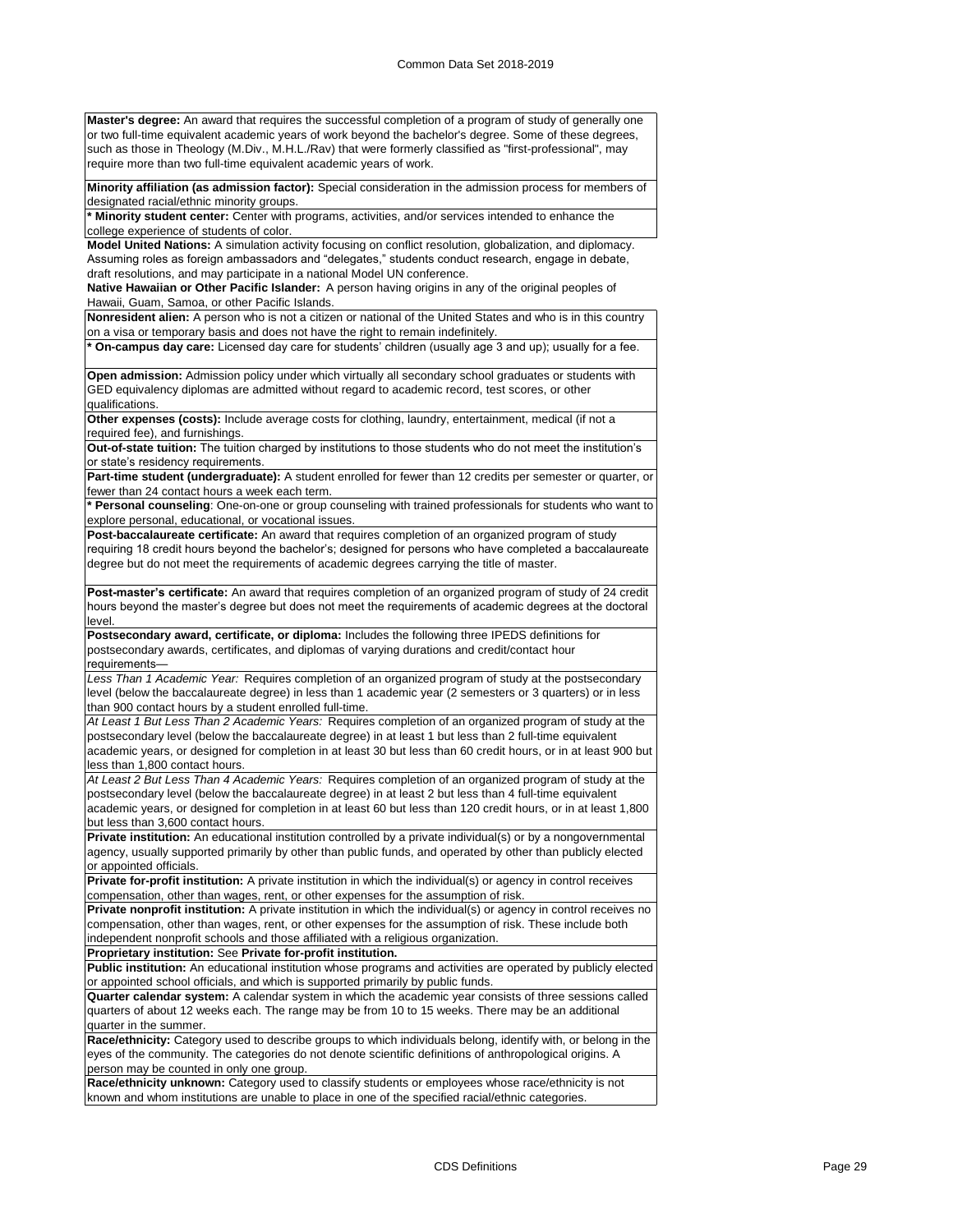**Religious affiliation/commitment (as admission factor):** Special consideration given in the admission process for affiliation with a certain church or faith/religion, commitment to a religious vocation, or .<br>observance of certain religious tenets/lifestyle.

**\* Religious counseling:** One-on-one or group counseling with trained professionals for students who want to explore religious problems or issues.

**\* Remedial services:** Instructional courses designed for students deficient in the general competencies necessary for a regular postsecondary curriculum and educational setting.

**Required fees:** Fixed sum charged to students for items not covered by tuition and required of such a large proportion of all students that the student who does NOT pay is the exception. Do not include application fees or optional fees such as lab fees or parking fees.

**Resident alien or other eligible non-citizen:** A person who is not a citizen or national of the United States and who has been admitted as a legal immigrant for the purpose of obtaining permanent resident alien status (and who holds either an alien registration card [Form I-551 or I-151], a Temporary Resident Card [Form I-688], or an Arrival-Departure Record [Form I-94] with a notation that conveys legal immigrant status, such as Section 207 Refugee, Section 208 Asylee, Conditional Entrant Parolee or Cuban-Haitian).

**Room and board (charges)—on campus:** Assume double occupancy in institutional housing and 19 meals per week (or maximum meal plan).

**Secondary school record (as admission factor):** Information maintained by the secondary school that may include such things as the student's high school transcript, class rank, GPA, and teacher and counselor recommendations.

**Semester calendar system:** A calendar system that consists of two semesters during the academic year with about 16 weeks for each semester of instruction. There may be an additional summer session.

**Student-designed major:** A program of study based on individual interests, designed with the assistance of an adviser.

**Study abroad:** Any arrangement by which a student completes part of the college program studying in another country. Can be at a campus abroad or through a cooperative agreement with some other U.S. college or an institution of another country.

**\* Summer session:** A summer session is shorter than a regular semester and not considered part of the academic year. It is not the third term of an institution operating on a trimester system or the fourth term of an institution operating on a quarter calendar system. The institution may have 2 or more sessions occurring in the summer months. Some schools, such as vocational and beauty schools, have year-round classes with no separate summer session.

**Talent/ability (as admission factor):** Special consideration given to students with demonstrated talent/abilities in areas of interest to the institution (e.g., sports, the arts, languages, etc.).

**Teacher certification program:** Program designed to prepare students to meet the requirements for certification as teachers in elementary, middle/junior high, and secondary schools.

**Transfer applicant:** An individual who has fulfilled the institution's requirements to be considered for admission (including payment or waiving of the application fee, if any) and who has previously attended another college or university and earned college-level credit.

**Transfer student:** A student entering the institution for the first time but known to have previously attended a postsecondary institution at the same level (e.g., undergraduate). The student may transfer with or without credit.

**Transportation (costs):** Assume two round trips to student's hometown per year for students in institutional housing or daily travel to and from your institution for commuter students.

**Trimester calendar system:** An academic year consisting of 3 terms of about 15 weeks each.

**Tuition:** Amount of money charged to students for instructional services. Tuition may be charged per term, per course, or per credit.

**\* Tutoring:** May range from one-on-one tutoring in specific subjects to tutoring in an area such as math, reading, or writing. Most tutors are college students; at some colleges, they are specially trained and certified.

**Unit:** a standard of measurement representing hours of academic instruction (e.g., semester credit, quarter credit, contact hour).

**Undergraduate:** A student enrolled in a four- or five-year bachelor's degree program, an associate degree program, or a vocational or technical program below the baccalaureate.

**\* Veteran's counseling:** Helps veterans and their dependents obtain benefits for their selected program and provides certifications to the Veteran's Administration. May also provide personal counseling on the transition from the military to a civilian life.

**\* Visually impaired:** Any person whose sight loss is not correctable and is sufficiently severe as to adversely affect educational performance.

**Volunteer work (as admission factor):** Special consideration given to students for activity done on a volunteer basis (e.g., tutoring, hospital care, working with the elderly or disabled) as a service to the community or the public in general.

Wait list: List of students who meet the admission requirements but will only be offered a place in the class if space becomes available.

**Weekend college:** A program that allows students to take a complete course of study and attend classes only on weekends.